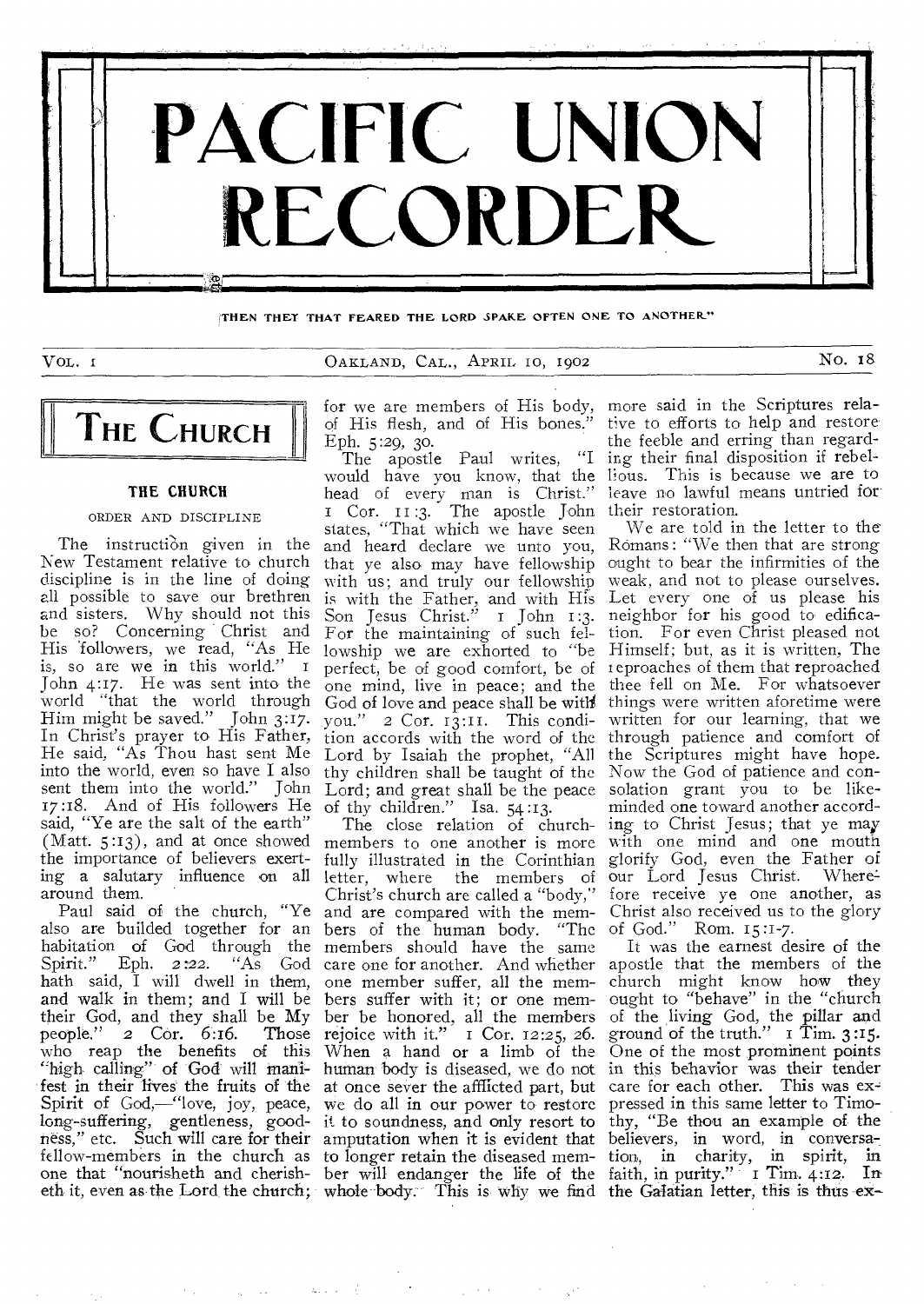pressed : "If a man be overtaken in ways. He whom we would sepaa fault, ye which are spiritual, restore such an one in the spirit of meekness; considering thyself, lest thou also be tempted. Bear ye one another's burdens, and so fulfil the law of Christ." Gal. 6:1, *2.*  The same is taught in the epistle of James in these words: "Brethren, if any one of you do err from the truth, and one convert him; let him know, that he which converteth the sinner from the error of his way shall save a soul from death, and shall hide a multitude<br>of sins." James 5:19, 20. Such of sins." James 5:19, 20. Such effort to rescue the straying is most touchingly illustrated in our brethren in bearing fruit unto holi-Saviour's parable of the lost sheep (Luke  $15:3$ ), where the ninety and nine are left, that the straying one gentleness, goodness, faith, meekmay be searched out and brought ness, temperance,—appear in my safely back to the fold. As expressed in the Roman letter, "Why dost thou judge thy brother? or thinketh no evil? Do I reveal why dost thou set at naught thy the fact to others that I am in the brother?" "Let us not therefore faith? judge one another any more; but judge this rather, that no man put right light, we should see that we a stumbling-block or an occasion need mercy from Christ every to fall in his brother's way." Rom. moment, and should render the 14:10, 13. Before getting upon same to our brethren. Jesus has the judgment-seat to cast aside not placed man upon the judgand doom to destruction all that ment-seat; for He knew human do not accord with our ideas, it is nature too well to give man the well to give due weight to our<br>Saviour's admonition of the admonition of the "mote" and the "beam" of Matt. 7:1-5.

In harmony with the Scripture instruction is the testimony found in the first-page article in the served to be dealt with in a decided "Review and Herald" of January 3, 1893: "Men judge from \_the outward appearance, and think they discern the true measure of a man's character; but they make many blunders in their judgments. They put a high estimate upon a man whose appearance is as an angel of light, when in thought and heart he is corrupt and un-<br>worthy. On another whose ap-On another whose appearance is not so favorable they pass criticism, and make him an offender for a word, and would separate him from the church because of his supposed defective character, when it may be that He who reads the heart, sees true moral worth in the man. Human judgment does not decide any case; for the Lord's thoughts are not our sheep go astray than the shepherd habits or with some special form thoughts, neither are His ways our is filled with grief and anxiety. of temptation, and, being over-

rate from the church as altogether unworthy, is the object of the Lord's sympathy and love.

"Looking at outward acts, men may condemn and root up that which they think to be tares; but they may greatly mistake. . . . Before any of you speak against your brethren, or act decidedly to cut them off from church fellowship, follow the injunction of the apostle, 'Examine yourselves, 'Examine whether ye be in the faith; prove your own selves.' . . . Before condemning others, let us ask ourselves, Am I an example to my ness ? Do the fruits of the Spirit, —love, joy, peace, long-suffering, life? Have I that charity which suffereth long, and is kind, that

"If we looked upon things in the power to judge and condemn others. He knew that, in their fallible judgment, they would root up some as tares who were worthy of their sympathy and confidence, and would pass by others who demanner."

J. N. Loughborough.

### **HOW TO DEAL WITH THE ERRING**

In the parable of the lost sheep is represented Christ's love for the<br>erring. wandering ones. The erring, wandering ones. shepherd who discovers that one of his sheep is missing does not look carelessly upon the flock that is safely housed, and say: "I have ninety and nine, and it will cost me too much trouble to go in search of the straying one. Let him come back, and I will open the door of the sheepfold and let him<br>in." No; no sooner does the No; no sooner does the

He counts and recounts the flock. When he is sure that one sheep is lost, he slumbers not. He leaves the ninety and nine within the fold and goes in search of the straying sheep. The darker and more tempestuous the night, and the more perilous the way, the greater is the shepherd's anxiety and the more earnest his search. makes every effort to find that one lost sheep.

With what relief he hears in the distance its first faint cry! Following the sound, he climbs the steepest height; he goes to the very edge of the precipice, at the risk of his life. Thus he searches, while the cry, growing fainter, tells him that his sheep is ready to die. At last his effort is rewarded ; the lost is found. Then he does not scold it because it has caused him so much trouble. He does not drive it with a whip. He does not even try to lead it home. In his joy he takes the trembling creature upon his bosom ; if it is bruised and wounded, he gathers it in his arms. With gratitude that his search has not been in vain, he bears it back to the fold.

This lesson is for us. The agony that Christ endured on the cross testifies to the high estimate He places on the human soul. It was to seek and save the lost that He came to this earth. His mission was to sinners—sinners of every grade, of every tongue and nation. The most erring, the most sinful, were not passed by; His efforts were especially for those who • needed the salvation He came to bring. The greater their need of reform, the deeper was His interest, the greater His sympathy, the more earnest His labor. His great heart of love was stirred to its depths for the ones whose condition was most hopeless, and who most needed His transforming grace.

Those who accept the great salvation brought to them by Christ pledge themselves to be coworkers with Him, to work as He worked, to love those in ignorance and sin, even as He loved them.

Often the newly-converted soul has fierce conflicts with established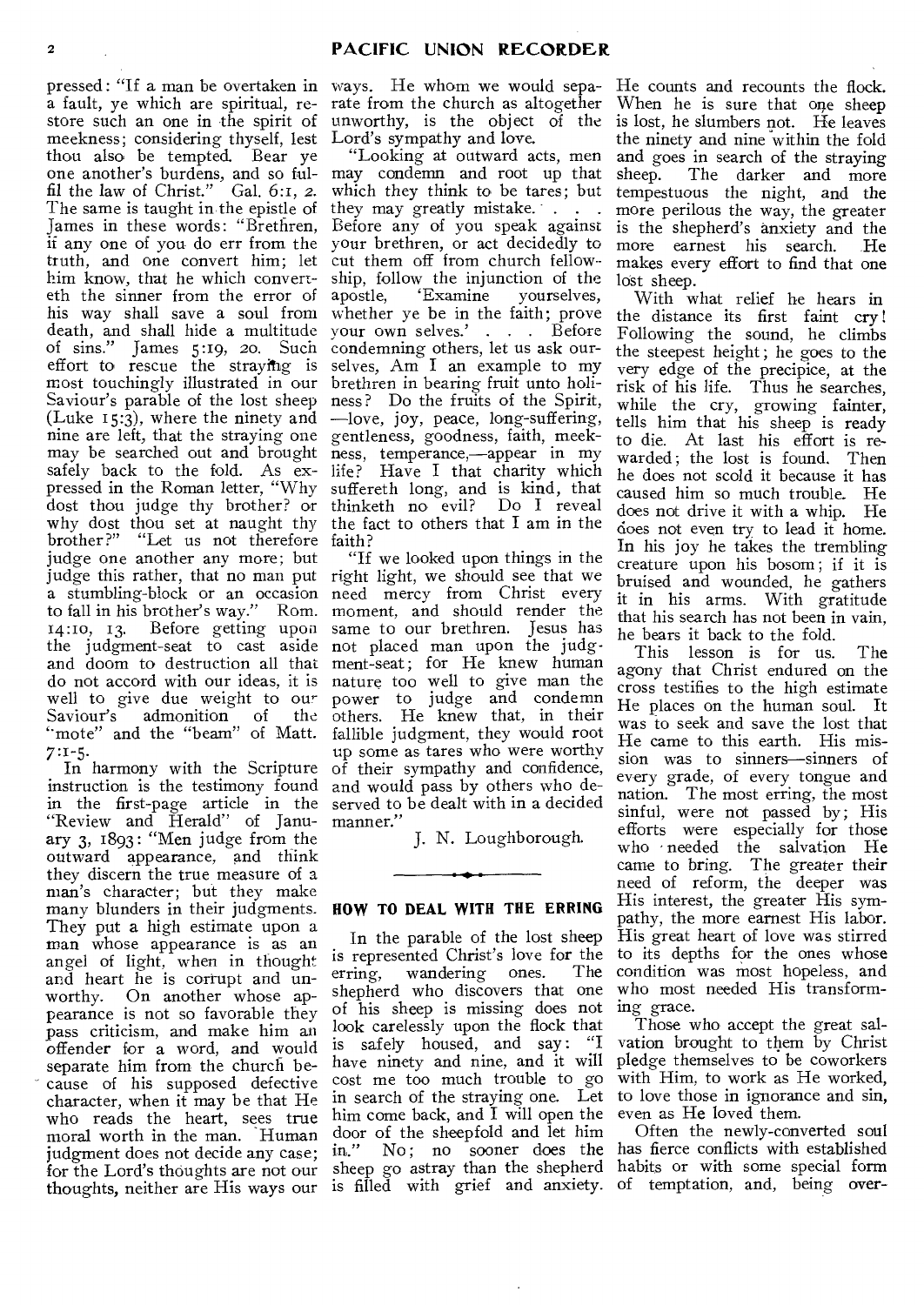come by some master passion or measure ye mete, it shall be meastendency, he is guilty of indiscre-ured to you again." tion or, actual wrong. It is then that energy, tact, and wisdom are plead a faultless character, a blamerequired of his brethren, that he less life? Often you have needed may be restored to spiritual health. In such cases the instructions of God's Word apply : "Brethren, if a man be overtaken in a fault, ye not failed of manifesting toward which are spiritual, restore such an one in the spirit of meekness; considering thyself, lest thou also be felt a burden for the one you saw tempted." "We then that are strong ought to bear the infirmities of the weak, and not to please ourselves."

 $\mathcal{O}(\mathcal{O}(\mathcal{O}(\mathcal{O})))$ 

But how little of the pitying tenderness of Christ is manifested<br>by His professed followers! by His professed There has been among us as a people a lack of deep, earnest, soul-touching sympathy and love for the tempted and erring. Many have shown great coldness and sinful neglect, passing by on the other side, keeping as far as possible from those who most need help.

When one errs, others too often feel at liberty to make the case appear as bad as possible. Those How must the great Head of the who perhaps are guilty of as great sins in some other direction will treat their brother with cruel severity. Errors committed through look upon your indifference with ignorance, thoughtlessness, wilful, premeditated sin. Some, seeing souls going astray, fold their hands, and say : "I told you so. I knew there was no dependence to be placed on them."

Unless we cultivate the precious plant of love, we are in danger of becoming narrow, unsympathetic, bigoted, and critical, esteeming ourselves to be righteous when we are far from being approved by Christ. Some are uncourteous, abrupt, harsh. These do incalculable harm by their misrepresentation of the loving Saviour.

We must expect to meet and bear with great imperfections in those who are young and inexperienced. Christ has bidden us seek to restore such in the spirit of meekness, and He will call us to account for pursuing a course that will drive them to discouragement, despair, and ruin. He declares, "With what judgment ye judge, ye shall be judged; and with what

 $\mathcal{P}=\frac{1}{2}\frac{1}{2}$ 

weakness are exaggerated into right paths? Be sure that He who Can you stand before God and the forgiveness of Jesus. You are continually dependent on His compassion and love. Yet have you others the love Christ has mani-<br>fested toward you? Have you fested toward you? venturing into forbidden paths? Have you kindly admonished him? have you wept for him and prayed with him and for him? Have you, by tender words and kindly acts, shown him that you love him? As you have associated with those who were faltering and staggering under the load of infirmities of disposition and faulty habits, have you left them to fight the battle alone? Have you passed these sorely tempted ones by on the other side, while the world has stood ready to give them sympathy and to allure them into Satan's snare? Have you said, like Cain, "Am I my brother's keeper?" church regard the, great work of your life? To Him every soul is precious. How, then, must He or regard to those who stray from is the true Watchman of the Lord's house marks every neglect.

It is not yet too late to redeem the neglect of the past. Let there be a renewal of the first love. Search out the ones you have driven away; bind up by confession the wounds you have made. Many have become discouraged in th2 struggle of life whom one word of kindly cheer and courage would have strengthened to overcome. Come close to the great heart of pitying love, and let the current of that divine compassion flow into your heart and from you to the hearts of others. Never, never become cold, heartless, unsympathetic. Never lose an opportunity to say a word that will encourage hope. We can not tell how far-reaching may be the influence of our words of kindness, our efforts to lighten some burden.

Mrs. E. G. White.

**THE FIELD** 

#### **ISLAND OF TRINIDAD**

"Lift up your eyes, and look on the fields; for they are white already to harvest." From this command of Jesus, as also the many exhortations through the Spirit of Prophecy, we believe that we should set something of the situation in Trinidad before our people everywhere.

Trinidad is a beautiful island just opposite the mouth of the Orinoco River. It is the gateway to Venezuela, and the most flourishing of the West India Islands. Its inhabitants are English, Spanish, and French, besides about 35,000 East Indians brought from India for laborers. So we can realize something of its importance as a field for missionary operations.

We are glad to be able to report the third angel's message firmly planted and making progress.

Yet there is one thing we lack that seriously handicaps us in the work, and should enlist the sympathies of our brethren and sisters at home. That one thing we lack is church buildings, those monuments for God which the Lord has told us He desires erected in every land.

We are carrying a heavy burden in this line, and believe there are those "holding the ropes at home" who would be willing to share this burden with us, and thus hasten the coming of the Lord.

Until November we have only had one small church, building in Conva. In November we dedicated a humble country church in El Mamo. We have also just started two other church buildings, one in the village of Tunapuna, and one at Indian Walk. But the two chief cities of the island, Port of Spain and San Fernando, although having organized churches, have no church buildings.

There is a class of people in the eastern part of the United States who work off their romance of missions by coming down to these islands, establishing a mission and gathering a few people around them, then they go back, leaving the people in the lurch. This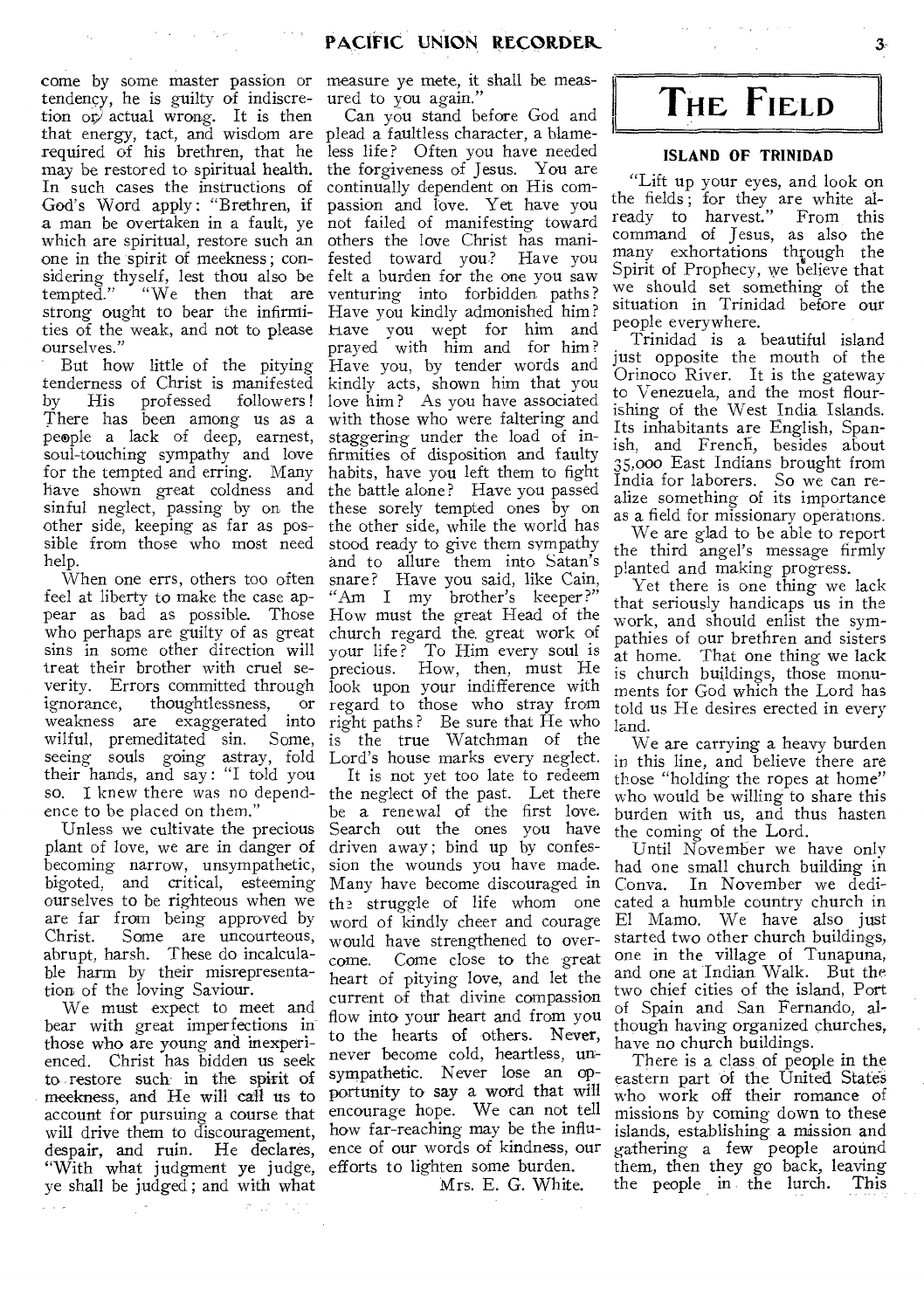class always rent halls, and never truth under such adverse circumbuild, and are called, in com-stances should encourage us to remon parlance, "Pennyites." Every newed consecration and self-sacri-Seventh-day Adventist is classed fice. right along with such, and the people expect that some day we mission board, Battle Creek, Mich. shall leave as the others have done. Do you, dear brethren and sisters, desire the third angel's message to remain in such company in brook, Trinidad. the minds of the people?

Port of Spain is a city of 65,000 inhabitants. The condition of the work in this city affects the whole island, as well as the surrounding fields. We have a church here of ninety members, but we are all visitor over here. We always poor in this world's goods. Al-look for the workers' department most all have suffered severe pe-first. It is the next thing to meetcuniary loss on account of accepting the precious Sabbath truth. In their poverty they are paying times I had with the young peo-\$15 per month rent, besides their tithe and offering and regular contributions to the building fund.

plans for building must be submitted to the government. They have had some severe experiences the young people to know that the courage as yet to move out. with fire, so they demand a more their earnestness and cheering tesexpensive, fireproof building than timonies come to us anew when we we might otherwise build. Is are out alone and the battle seems there not some one who reads this to go hard. They always come as all out to His glory. that will in some way help us to get a church building in Port of Spain?

Our missionaries are carrying heavy burdens, so heavy that some are being laid away to rest, and<br>others are worn and weary. They others are worn and weary. They have no complaint to bring, but if a few more at home would lift their end of the burden, these lives of usefulness might be prolonged.

There should be no question as to the wisdom of investing money in Port of Spain. There are many Spaniards here. We can almost look across to Venezuela. We long to plant the message on that turbulent shore, but we can do but little until the message is better established here.

Then there are the 35,000 East Indians in this island. Many are intelligent and educated. Two bright men teachers and catechists shows that a careful movement, have already accepted the truth, in the counsel of heaven, when all and are anxious for it to go to their people. The lack of a church building in Port of Spain hinders all this work. Who, will help us at once? The progress of the

All money should be sent to the We will be glad to give any one any further information. Our address is No. to First Street, Wood-

Geo. F. Enoch.

#### **HONOLULU**

Land is high in the city, and ail for the light and life that I received The "Recorder" is a welcome ing fellow-workers to read their reports. The memory of the good ple at Waitsburg, Sunnyside, and at Oakland, is a constant source of courage, and I thank God daily at the conference and at the three camp-meetings named. I want all a well-spring of gladness.

The Lord blesses and accepts our work day by day. There are about one hundred boys in the school now, and everything is passing along as well as could be expected, considering the material we have to work with.

The teachers are a unit in their desires and work for the pupils. Not long ago we had an experience that showed the beauty of unity. One boy disobeyed, and had to be disciplined. He rebelled, and drew five sympathizers with him. They demanded a change of teachers, and went on a strike until their request was granted. We all dealt kindly but very firmly with them, and all spoke the same thing, and they decided to come tried to help him into the right back. The Lord has blessed them and us in the victory. The past week we had an experience that are united, can not be defeated, but is sure to win. "Behold how good and how pleasant it is for brethren to dwell together in unity." The pupils appreciate it as

much as we do, just as soon as they see how it works.

Two weeks out of three I have a portion of the afternoon, and find some time for visiting and Biblework. For several weeks I have been studying with an invalid lady. She has been interested in Bible study in the past but had not given much thought to it for some months. She had a very serious attack and sent for me to come and see her. Her physician came *to* ° see me, and said that he had done all he could for her, and if she could not be cheered up by the comfort that the gospel of- • fered, he had no hope for her. It has been a blessed experience to me to see how the Lord can set the troubled mind at rest, and give relief to the suffering body. This lady has accepted the Sabbath and the kindred truths of the Bible. She has been confined to her bed and invalid-chair for several years\_ While she has accepted the truth in regard to baptism, she has not From a human standpoint, it would seem a very unwise thing to do, but we trust the Lord to work it

The last two weeks that the sanitarium was open, I gave twenty-three treatments. I have always been fully in accord with the sanitarium work, but I never so fully realized what an opportunity this work afforded to get a hold upon men. I had one man for about ten days who, when he came, was all falling to pieces from the excessive use of tobacco and whisky. After his first treatment, we had to carry him to his room. A free application of water both internally and externally, soon put him on his feet all right. Unfortunate circumstances at home had thrown him out upon the world at fifteen years of age, and he had gone the way of so many youth. I way of thinking, and am going to keep watch of him.

Some features of my work among the ministers have been very encouraging. I presented a paper on the second coming of Christ at one of the meetings of the union not long ago. It was well received, and called forth some very strong testimonies, both for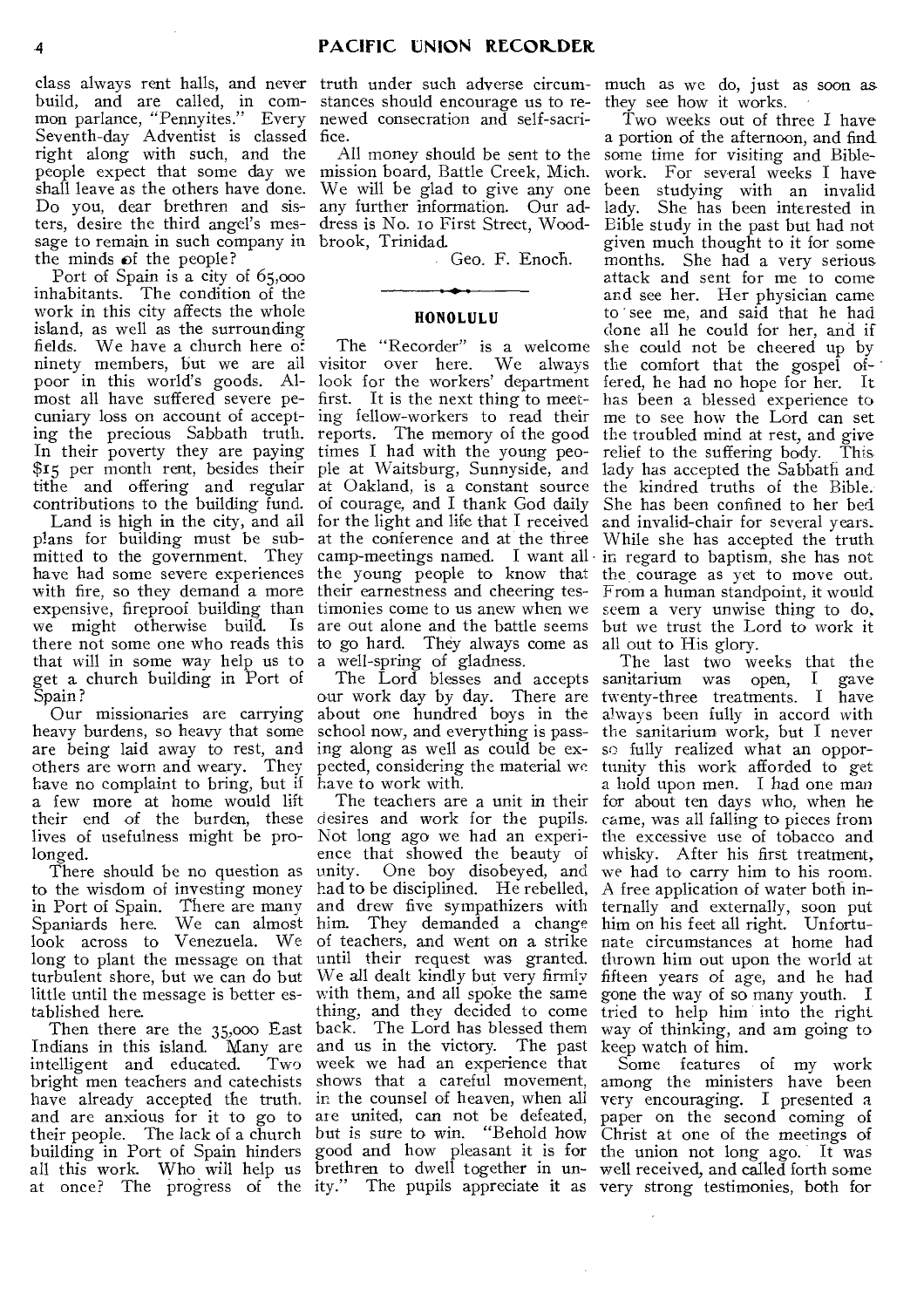and against the Bible teaching on **A VOICE FROM THE WILDERNESS**  this very important subject.

At one of the plantations, where we sold over fifty books, I have held several meetings. They have a small church building, and have a congregation of from twentyfive to thirty-five. They listen with much interest to the Word, and some of them are studying to know the truth of the things presented.

We have no church-school here yet, but we have a family school. I built a small house under the orange trees; our girls put the roof on it, and they think it is very fine. The two weeks that I am at home, in the afternoon I hear their recitations, and when I am on duty at the school they write their lessons, and I correct them.

The Lord is good to us. Remember the work here in your prayers.

Your brother in Christ,

B. L. Howe.

290 D Karratti Lane, Honolulu, H. T., March 16, 1902.

#### **AN ITEM FROM JAPAN**

Brother **S.** Tatsuguchi, who has been for several years doing missionary work in San Francisco while pursuing his medical studies, informs us of a very encouraging report from three Japanese brethren who became interested in the truth in San Francisco. Shortly after uniting with the San Francisco church they returned to Japan, and immediately began to impart a knowledge of the gospel to their friends and associates. They were quite successful in this work, and in order to demonstrate the practical side of their belief, they have since started a paper manufactory, in which employment is given to is permitted to usurp the Saviour's those who have embraced the truth place in the temple within. and are unable to find work elsewhere. Although known to but few in the church, and leaving so soon after becoming members, it is him." O blessed thought! All a source of great encouragement to know that they have been so faithful to the light they have received, and have been thus instrumental in doing work for others.

E. E. Partin.

By comparing Matt. 3 :1-8; 23 :37, 38, with Rev. 3 :14-22, we find a striking parallel between the voice from the wilderness of Judea calling the backslidden Jewish Church to repentance, and the voice of the Spirit to the<br>Laodicean Church. The call in Laodicean Church. each case is from a condition of cold, dead formalism, backed up by spiritual pride, to deep repentance and real communion with Christ preparatory to His coming. Only a few of the Jewish Church heeded the call, and were prepared for the Messiah when He came. In like manner, only a few will heed the counsel of the True Witness to the Laodiceans, and through deep repentance obtain that "gold tried in the fire," and that "white raiment," that will enable them to stand when "He shall appear the second time without sin unto salvation."

In Isa. 4:1 is a description of the condition of the great majority of those who, are called Christians. Seven women (all the churches) are taking hold of one man (Christ). They want to be called by His name, and still eat their own bread, and wear their own apparel, instead of that which the True Witness counsels them to seek through repentance.

In Rev. 3:2o Christ is standing on the outside knocking for admission. No wonder He says, "Behold, I stand at the door and knock," for truly the spectacle is one to cause the universe to look on in amazement. The Saviour is pleading for admission into His own temple through the doorway of hearts so hardened by the deceitfulness of sin that His voice and His knocking are alike unheeded. His voice is heard from the wilderness without, while Satan

The entreaty is a personal one: "If any man hear My voice, and open the door, I will come in unto him." O blessed thought! All<br>the Pharisees on earth can not keep the Saviour out of my heart, if  $I$  am willing to open the door when I hear His voice. Sin in some of its many phases is the only it did look (to Californians) almost thing that ever bars the door presumption to ask the people to

against the Saviour. Repentance and confession unbar the door, and then we open it wide, and invite the Saviour in. Those who will be ready for Christ's second advent, will be those who are now ready to accept the stern rebuke to the Laodiceans, and with Paul cry out, "0 wretched man that I am, who shall deliver me from this body of death?" Then they will take another step with Paul, and by faith exclaim, "I thank God through Jesus Christ our Lord." Then the tables are turned, Christ is inside, and sin outside.

Is thy heart still ruled by Satan,

- While the Saviour knocks without?
- Is thy soul in condemnation,
- Filled with questioning and doubt? If you'll clear the darkened threshold,

Christ will enter and abide. Thank Him for a full deliverance,

And let Satan knock outside.

God speed the day when all our questions of doubt and despair shall be changed into exclamations of victory. Geo. A. Snyder. Avondale School. Cooranbong, N.

S. W., Australia.

#### **SKAGUAY, ALASKA**

"The Lord reigneth; let the earth rejoice; let the multitude of isles be glad thereof."

Truly, brethren, we as a company can appreciate the blessed assurance from the Word of God.

The experience we have been privileged to enjoy of late has been of an encouraging nature indeed. The bitter waters have been made sweet, and I believe that as individuals we each have been strengthened.

After a few weeks of personal effort among the people, on the lines of medical mission, Biblereadings, and "Signs of the Times" work, we decided, after counseling with Brother Henton and family, that the time had arrived for a public effort. A central place for meetings was secured, arrangements made, and January 8 was the time appointed for the opening service. At first the outlook was anything but bright; the weather was the coldest of the season, and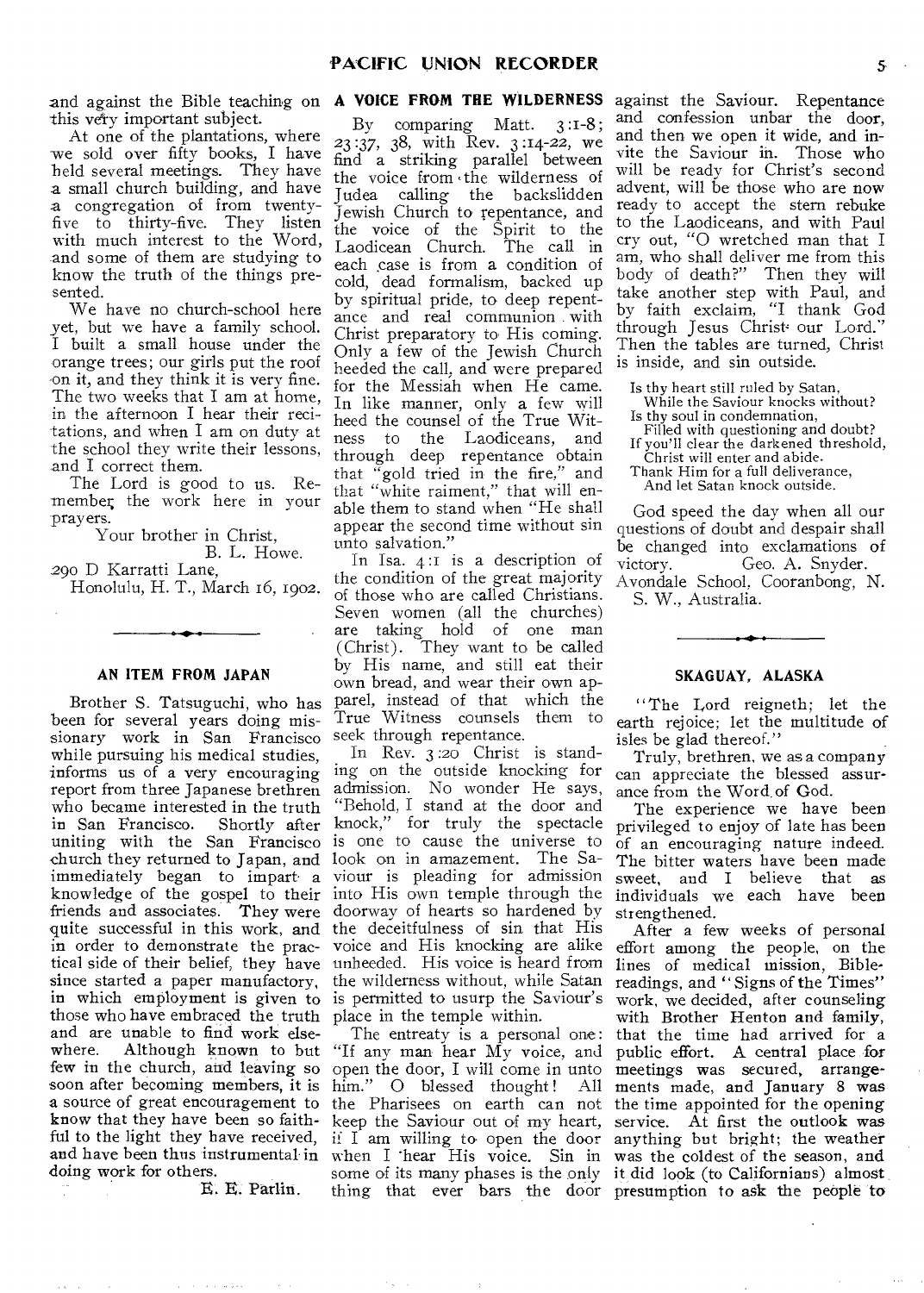leave the warm fireside. However, the first meeting was fairly well attended, with an increase each following evening, and before the first week had closed, a fine interest society in the last days, the apostle manifested itself, with an average attendance of about one hundred.

I then felt impressed to send out a call for Brother Dart to come and prediction is experienced every assist in the effort, to which he responded readily. His presence and than in other places. The gaiety, influence have been a reenforcement the fashions, the theaters, the brilindeed. The interest is still on the liantly-lighted and gorgeouslyincrease, and we are trusting to see fruit of the effort soon developed.

The Lord truly has blessed in<br>is field during this season. He this field during this season. who at one time stilled the winds and the waves has not forgotten His servants in this land of the heavenly and eternal things. north, hut has again declared Himself Master of the elements. north wind from the frozen Yukon<br>has obeved His command. The has obeyed His command. weather in every way has moderated, and we have been enjoying a delightful season.

No one can imagine the beauties of an Alaska moonlight night. Seeing is truly believing in this case. The sparkling stars seem so large, and the gentle moonbeams so soft and clear. All together seem to show forth the approval of God.

Brethren, pray for the work here, that God may be glorified by souls becoming enlightened and consecrated to His service.

T. H. Watson.

Jan. 27, 1902.

### **NORTHERN CALIFORNIA CONFERENCE**

TITHE RECEIPTS FOR FEBRUARY

Alameda, \$18; Arcata, \$31.50; Burrough, \$49; Crystal Springs, \$1,128.50 ; Fresno, \$52.50 ; Ferndale, \$72.45; Grangeville, \$1.65; Healdsburg, \$932.72; Lodi, \$10.28; Lockwood, \$1.00; Napa, \$15.68; Paso Robles, \$15.85; Placerville, \$5.00 ; Redding, \$15 ; Sacramento,  $$17.90$ ; San Francisco,  $$310$ ; San Jose, \$83.30; San Luis Obispo, \$11.5o ; Santa Rosa, \$5.25; Sebastopol, \$37.50 ; Stockton, \$81.35 ; Tres Pinos, \$9.25; Tulare, \$6.00; Vacaville, \$13.14; Williams, \$3.50; Woodland, \$20; personal, \$45.23; reap, if we faint not." total, \$2,993.05.

#### **THE WORK AMONG THE SCANDINA-VIANS IN SAN FRANCISCO**

In describing the condition of Paul says that men will be "lovers of pleasures more than lovers of God." The truthfulness of this day, and more so in the large cities decorated stores, and many, many other things, too numerous to mention, appeal to "the lust of the flesh, and the lust of the eyes, and the pride of life," and attract and draw the mind away from the

Although sober and thoughtful The by nature, the Scandinavians are, I am sorry to say, imitating the people among whom they live, and are drawn into the great vortex of evil that characterizes our time. In visiting their houses of worship, one is painfully reminded of this fact. The small attendance, and the seemingly low spiritual condition of the members, are clear indications of the prevailing state of affairs.

> But there are exceptions, and the Lord knows where they are, and He will by some means bring them into the clear light of the glorious gospel of our Lord and Saviour Jesus Christ. To be instrumental in leading men and women to a better understanding of God and His ways is a privilege that • fills my heart with a sense of appreciation and gladness. The promise of the Lord is that "they that turn many to righteousness shall shine as the stars forever and ever.'

Already I have seen some good results from the efforts put forth, and Providence is all the time opening up larger doors for wider and more extended usefulness in this great field of labor. "Not that we are sufficient of ourselves to think anything as of ourselves ; but our sufficiency is of God." "Not by might, nor by power, but by My Spirit, saith the Lord of hosts." Then "let us not be weary in well moved to Redding, and will give doing; for in due season 'we shall

C. Castberg.

#### **RED BLUFF**

The attendance at the church on Sabbaths and on Sunday and Wednesday nights is good. There are about twenty-five adults and thirty children attending Sabbathschool.

Our church-school has had some difficult experiences, but things are moving along smoothly. So, on the whole, it has been quite a success.

Quite a number are taking an interest in the "forward movement" study of hydrotherapy, from the lessons in the "Review and Herald."

#### DIBBLE CREEK

The interest in the Sundayschool and meetings at Dibble Creek is quite good. The attendance is from twenty to thirty. We are using the current Sabbathschool lessons. The children study from the "Little Friend," and have good lessons.

#### REDDING AND MIDDLE CREEK

I spent from the 13th to the 19th of March at the above places. Held meetings on every-evening and two on Sabbath and Sunday. At Redding the members of the company usually take turns in teaching, and in holding a reading after the Sabbath-school. This keeps up their interest when they have no minister. At their invitation, six of their neighbors came to the Sabbath meeting, and several to the others.

One of the brethren has been holding readings at Middle Creek, three miles distant, and has gotten up an interest. I held three meetings there during the time, and was up again last week, and held two more. Was invited to their homes overnight, and held several Bible-studies on subjects upon which they wished to be instructed. One of the parties had met Elder E. A. Briggs eighteen or twenty years ago, and had not forgotten the impressions made on his mind by the truth. He opened his house for meetings, and invited his neighbors to come.

Brother W. L. Sims has recently what time he can to the work. We pray that the Spirit of God may use us in such a manner that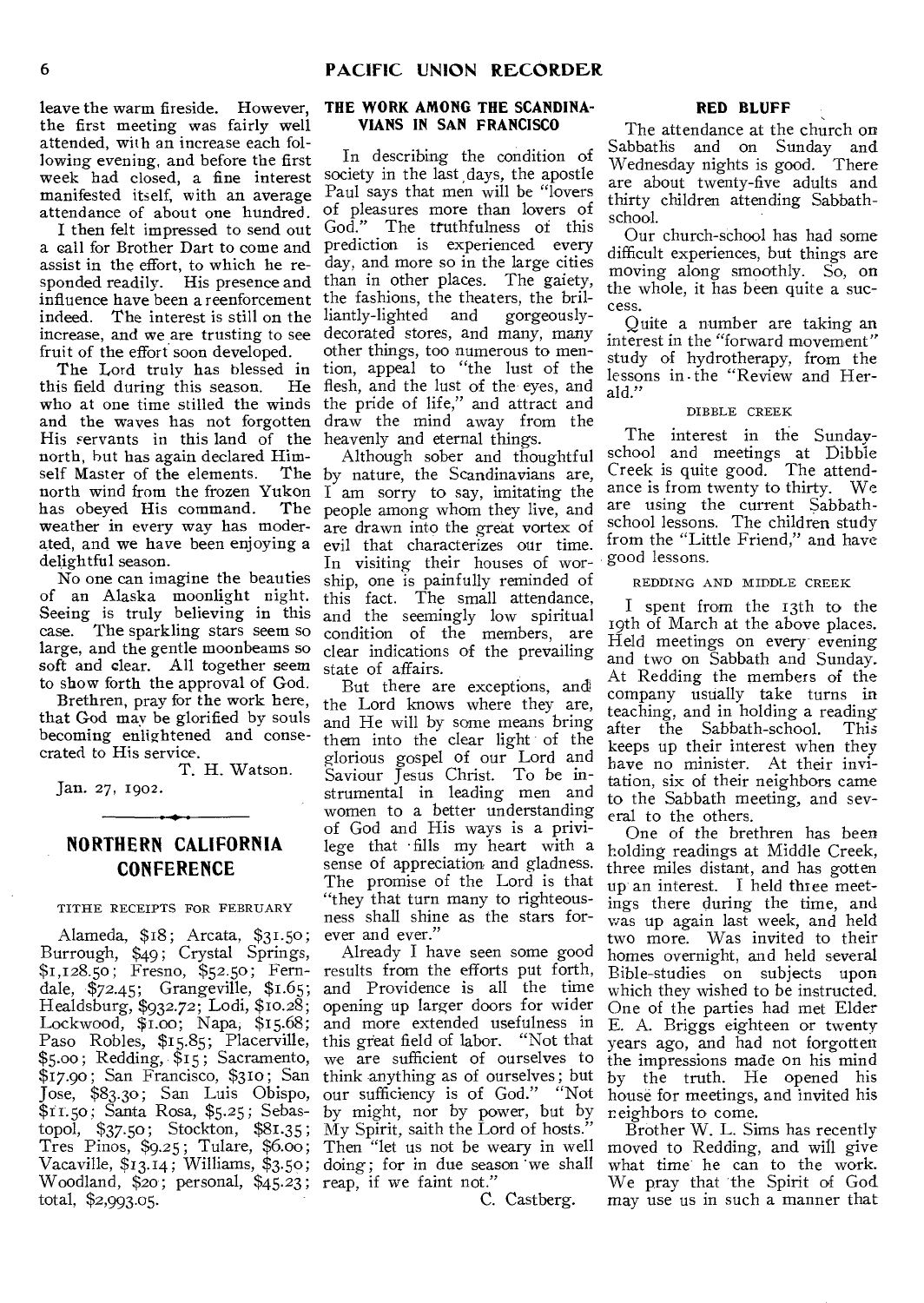glory of God. M. C. Israel. March 31, 1902.

#### **UKIAH**

Dear Workers : I am still, as opportunity affords, engaged in medical missionary work here in Ukiah, and giving Bible-readings as the way opens, also disposing of a few books. One man has declared his intentions to obey God, and has taken his stand on health reform. Two others are interested.

While the rain was pouring down here yesterday, the still, small voice of the Lord was heard in the Bible lessons given by the bedside of the sick, and also in other places. The Lord came very near by His sweet Spirit.

Oh, that I were a full-fledged medical, missionary ! I would bid those who are preparing to do this important work Godspeed. They are needed. The people will not even wait for me to come to their homes. They will send for me, and ask me to read the Bible to them and pray for them.

Truly the Lord has gone out before us. The harvest is ripe, and laborers are few. May the Lord, who is rich in mercy, lead **NORTH PACIFIC CONFERENCE**  His people safely through this important crisis to final victory.

A. D. Benton. Ukiah, Cal., Feb. 24.

## **LATON**

Leaving the institute held at San Francisco, I visited relatives in the southern part of the state for a short while, and returned again to Laton, continuing to study with those interested.

Brother Walter Bond and I agreed to labor together for a time, and Sanger was our objective point; but, as Brother Bond had to return to Stockton for about three weeks, I concluded while waiting for him to labor elsewhere.

The little church at Laton are happy, and a more sociable company it is hard to find. All are time. willing to be busy caring for the sick or otherwise. The brethren

the Word may bear fruit to the in the message assisted greatly in our meetings at Laton, by visiting, etc. Oh, if all would come to the help of the Lord in this way, much more good would be accomplished!

The Lord has blessed by giving two more souls at Laton, making fifteen in all. Many more are interested, and a few of these attend Sabbath services regularly.

Driving over to Sanger, when Brother Bond returned, we found the school in quarantine and revival meetings in progress. We tflought it not advisable to begin there under these conditions, so returned, and secured a hall at Armona, twelve miles from Laton.

The opening night was Sunday, March 16. We have now run two evenings, with excellent attendance and a good interest. Elder J. W. Bagby, who resides at Armona, proffers his assistance in the speaking. We are laboring to present Christ first and last to this people, and trust that many souls will turn to the Lord as a result.

Brethren, pray for us, that power may accompany the Word spoken, and a rich harvest be the result.

F. DeWitt Gauterau. March 18, 1902.

#### **ONTARIO, OREGON**

We arrived in Weiser, Idaho, September 12, and assisted in the remained three weeks to follow gument. We dismissed our conany interest that might have been gregation, and, in harmony with created. Nothwithstanding<br>difficult territory, we se difficult territory, we secured<br>twenty-one orders for "Object twenty-one orders for Lessons," delivering all but one. wherever we labor, and find that it acts as an opening wedge for the introduction of ministerial work, and brings to us a great spiritual blessing. We expect to sell this book in connection with our field work till the Lord comes, and only in that way will we feel

It not being advisable to remain longer in Weiser, we located in

This is a small town on the Oregon Short Line Railroad, eighteen miles south of the above-named town. After persistent effort, the Congregational chapel was secured, and we began meetings with a good audience, that grew with constantly-increasing interest. The services had been in progress over two weeks. Sunday evening arrived, and a large audience was gathered to hear the advent message, but they were disappointed; for two Congregational ministers appeared on the scene, occupied the pulpit, and we became submissive listeners. They announced meetings ahead, conducting the same; but after two weeks they were compelled to retire for want of a hearing and a place to stay, for the indignant people would neither attend their services, nor open to them the door of hospitality. They roomed and boarded in the hotel, and the only invitation extended to them was by a Seventh-day Adventist. Before they departed, however, they announced the doors closed against us, and endeavored to get the presiding bishop to take the matter up, but the trustees overruled, and we resumed the meetings with a larger attendance, as we •had been thoroughly advertised. Three times efforts were made to get us out of the church, but the people were in our favor, so we held the ground.

camp-meeting held from the 19th gan speaking against us, using to the 29th. After the meeting, we Canright's works as a basis of ar-. We endeavor to sell this book a large gathering, resulting in Soon after, the M. E. pastor bethe our advice, they attended his meetsecured ings. It stirred the town, and attend the meetings they would. We reviewed the arguments before some taking their stand for the truth, and arousing an inquiry in the minds of many. Rom. 8:28 was signally fulfilled. Every week souls are deciding for the last message of mercy.

we are doing our part, or what the engaging in the Bible-work, and Lord asks to have done at this assisting in the meetings, and the Brother J. R. Rollins and Sister, Vina Trainer have been with us, Lord has blessed their efforts.

and sisters who have been long Ontario, Oregon, October 27. company of Bible-workers and a I believe that if every field laborer would take with him a good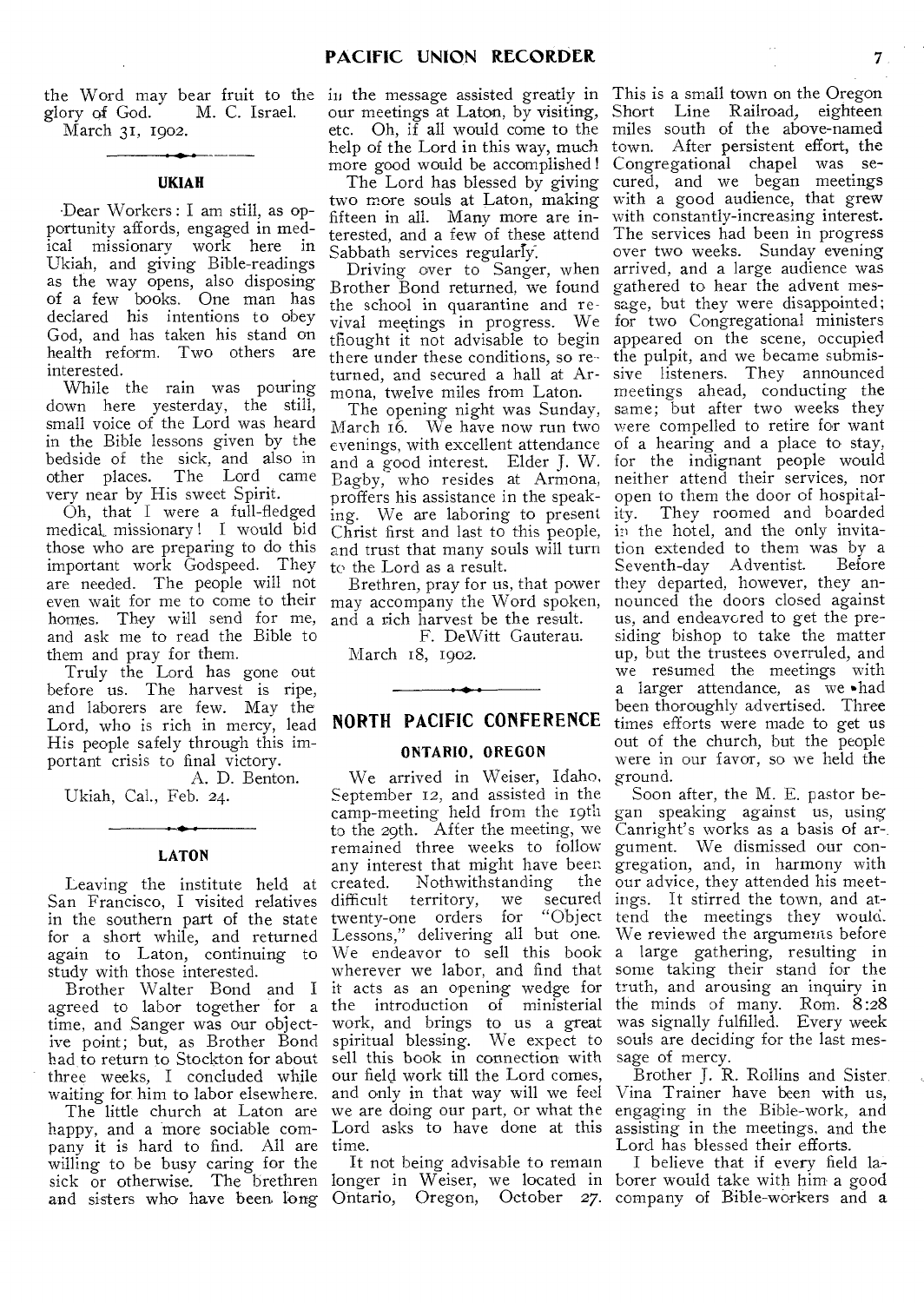nurse, greater results would be realized. In fact, enough more would embrace the truth to make<br>such workers producers, and, workers producers, and, hence, self-supporting. We are conducting services and cottage it is hoped that he may visit us Bible-readings continually, and new ones are deciding for God, and still others are becoming interested.

Upwards of fifteen are keeping the Sabbath, and as many others are studying the question with serious import. The Sabbath-school numbers about twenty-five, and is ence was one in which love, harincreasing.

chapel, and soon expect to have a standing monument of God's Sabbath, where a company of precious souls may sing praises within its sacred walls unmolested. The Town Site Company gave us two lots worth \$7o. All of the work is donated; and the greater amount of cash is being subscribed by business men, so that the burden on our people will be very light.

New ones are embracing the truth, and we expect to see a good light to this part of God's harvest.

We are of good courage in the ing on the part of all. work, and ask the prayers of God's shearves may be garnered.

Mr. and Mrs. E. D. Sharpe. February 26.

#### **MONTANA CONFERENCE**

#### **THE MONTANA STATE CONFERENCE**

This meeting convened at Butte, March 16-23, and probably was the best meeting of its kind ever held in Montana. It was not large, but unity and harmony and love prevailed from first to last.

A workers' meeting of three delegates to the conference. days preceded the conference. This was a rich feast to all present. The Spirit and power of God were manifested in a large degree, and all sought earnestly for a higher and more consecrated life.

workers' meeting and two days of the conference, and his lessons to school work. the workers were greatly appreciated. They were spoken in the sale of "Christ's Object Lessons," power and freedom which God dividing the state into districts, with Him in faith, He will give gave, and were blessed to the good with a conference laborer in charge power to their message."—Christ's

was present throughout the conference, and his labors and counsel were gladly welcomed by our people. He has a warm place in the hearts of Montana people, and central point in the conference. again. Elder Jones has also signified his willingness to visit our conference again in late fall or early winter, when, we trust, our workers may meet again for a few days.

We are erecting a substantial large degree, and God's Spirit was ing support to the same. strong company formed to be a passed off pleasantly, and, as far as As stated above, this confermony, and union prevailed to a Missionary Acre Fund, and pledgpresent in power. By a revision of the constitution, all persons who are church-members in Montana, and who were present at any session of the conference, were made delegates. This seemed to be a that God witnessed to this act, and very satisfactory arrangement, and we believe was a move in the right direction. All committees were elected from the floor, with a unanimous vote, as also were the officers of the conference. was altogether an experiment, but could be discerned, with good feel-

people to the end that many ference officers, and the action for No changes were made in contheir reelection was practically unanimous. An educational board<br>of five members was elected. This of five members was elected. board will take in charge the following lines of work, viz., churchschool, Sabbath-school, and young people's work. An educational secretary will be selected, who will give her time to 'these lines, and who will, by correspondence and personal labor, work for their upbuilding.

> The following are a few of the actions of the conference:—

r. Making all church members

2. Providing that in the future all committees be elected at the conference by the delegates.

Elder A. T. Jones attended this have charge of the Sabbath-school, 3. Creating an educational board of five members, one of whom is the conference president, who will young people's work, and church-

of all present. Elder A. J. Breed of each, and deciding to take up Object Lessons, p. 236. 4. Endorsing the plan for the

no other line of work till this is carried forward to success:

5. Resolving that the intermediate school be continued at some

6. That a vigorous effort be made to establish more churchschools the coming year.

7. That the conference workers, after the campaign on "Object Lessons" is over, push the work into new fields as rapidly as possible.

8. Endorsing the plan of the

During the conference, two licentiates, L. A. Gibson and R. D. Quinn, were ordained to the gospel ministry by Elders Jones and Breed and others. We believe that the brethren will make faithful ministers in the cause of Christ. At this meeting four received credentials; three, ministerial license; and four, missionary license.

All departed for their homes in good courage, and the laborers have gone to their fields with faith and confidence for the work the coming year. W. B. White. W. B. White.

A gentleman who was walking near an unoccupied building one day saw a stone-cutter chiseling patiently at a block of stone in front of him. The gentleman went up to him. "Still chiseling?" he remarked pleasantly. "Yes, still chiseling," replied the workman, going on with his work. "In what part of the building does this stone belong?" asked the gentleman. "I don't know," replied the stone-cutter. "I haven't seen the plans." And then he went on chiseling, chiseling, chiseling. And that is what we should do. We have not seen the great plans of the Master Architect above, but each of us has his work to do; and we should chisel away until it is done.—Sel.

"If the servants of God will walk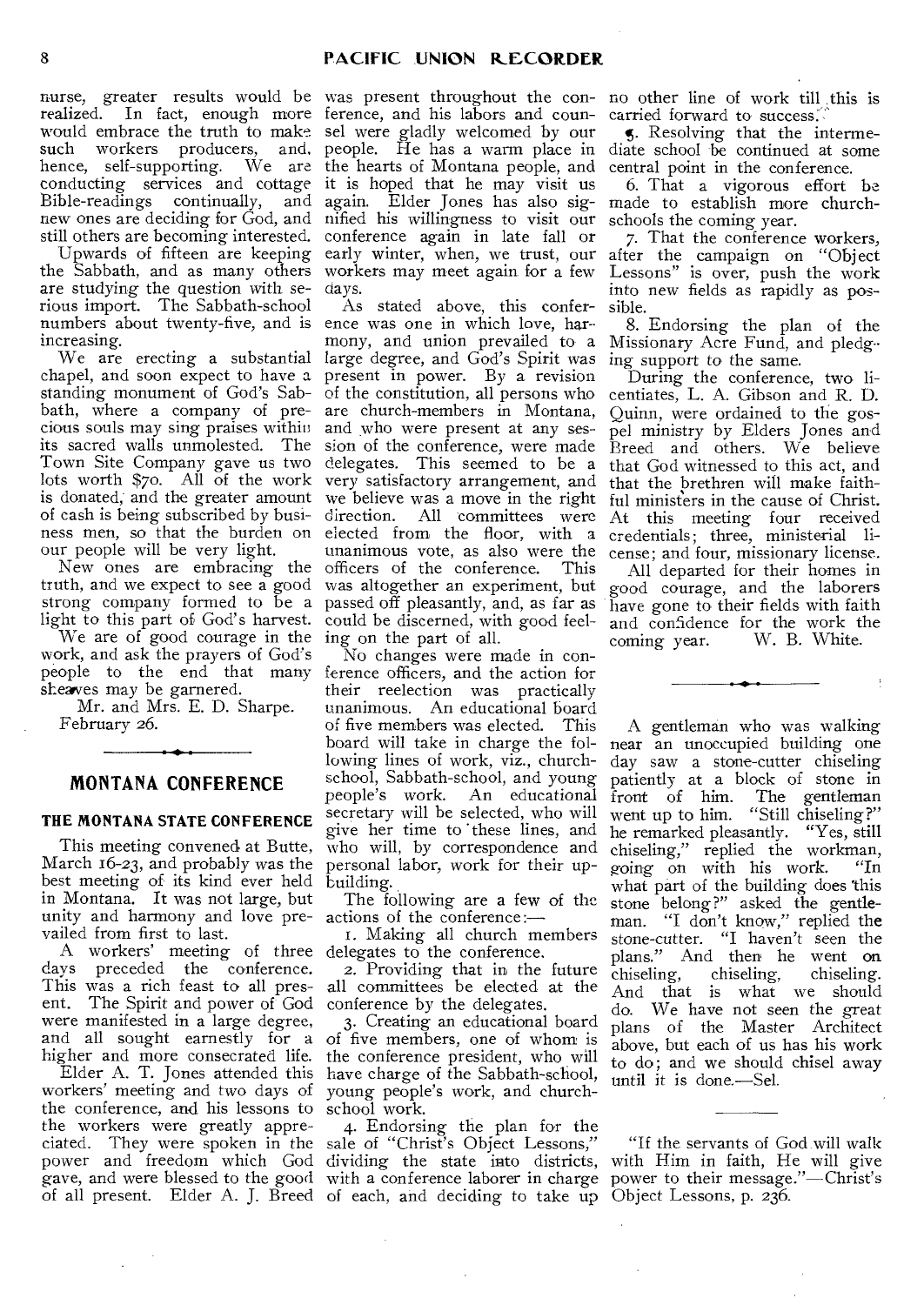

#### **TRUST**

I do not know, I can not tell, What time may bring to me, But this I know—God doeth well, And He will care for me. Sometimes my path in darkness lies,

My heart is sore perplexed;

I lift to God my longing eyes And feel no more oppressed.

Thus light is cast upon my way, All darkness disappears; My dreary night is changed to day; Trust triumphs over fears. Oh, blessed, blessed attitude, That brings my God so near, Inspires my heart with fortitude 1hrough faith serene and clear!

—Evangelist.

## • O • **A YEAR OF BIBLE STUDY**

Not long ago I came across this sentence, written by a very faithful laborer, and printed in one of our papers about three years ago: "I solemnly believe that, if a person is so situated that he can study the lesson and attend the Sabbathschool, and does not do so, he will never attain to such knowledge of God as will bring to him eternal life.'

if that is a very extreme view to lessons are based upon the same take, but the idea is certainly series. The children are starting worthy of study. Of late it has in on a three-years study of Bible seemed that a spirit of indifference history, something after the manto the Sabbath-school has crept ner of the lessons used in book into the minds of many of our people, and in nearly every church of the Sabbath-school, the quarter there are those who entirely absent beginning April 1 marks an imthemselves from the Sabbath-portant epoch in Bible study. school, or else are very irregular<br>in their attendance. While our in their attendance. Sabbath-schools need, and should have, the presence and help of every believer, the need is not wholly on one side. Those who are carelessly depriving themselves of this means of grace may be ular attendance. If you are isolated, turning away from that which might be to them a "savor of life unto life."

God. There is no service that Word will surely be "the power conveys a wrong meaning. It is

individual study and training. The Spirit of the Lord has said, "The Sabbath-school is an important branch of the missionary work, not only because it gives to young and old a knowledge of God's Word, but because it awakens in them a love for its sacred truths, and a desire to study them for themselves ; above all, it teaches them to regulate their lives by its holy teachings."

Can any one deliberately or carelessly turn away from the Sabbath-school, and cut themselves off from its service and from the study of the lessons which are engaging the attention of a large number of the people of God, and not suffer a loss that is material? Can we really estimate the possible loss? Can any portion of the Scripture become so familiar to us that we know all there is of God in any text, and that nothing more can be revealed to us by study? These are questions our people should consider.

At first thought it may seem as careful attention. The youth's We are now entering upon the study of a new series of lessons. The arrangement of the lessons is new, and such as to encourage the most thorough Bible study. The subject of the senior lessons, "Studies in the Gospel Message," should appeal to each adult person as being worthy their most<br>careful attention. The youth's form years ago. In all divisions

The Sabbath-school is the church unite in the study of the lessons. organized and equipped for the Let us have a year of *real Bible*  We appeal to every family and to every person in our ranks **to**  study the Sabbath-school lessons and connect with the Sabbathschool work. If you are within reach of a school, let no trivial thing hinder your prompt and regsend for a "Lesson Quarterly" and for the lesson papers for your children, and in the fear of God

equals it in giving opportunity for of God unto salvation to every one The that believeth."

Mrs. L. Flora Plummer.

#### **PRIMARY WORK**

There is surely no phase of the Sabbath-school work so important as that for the children. They are forming characters for life. Their minds are more susceptible and capable of receiving impression than the mature mind, and as the earliest impressions are the most lasting, it is of the greatest importance that the teaching should be principles of truth. This truth should be taught in such a manner as to appear attractive and desirable.

Again, it is impossible to impress on the mind of another, even a child, that which we do not feel and believe ourselves. How important then that the teacher be thoroughly consecrated to Christ, and filled with His Holy Spirit ! What an honor to be allowed to labor with Christ in the work of<br>saving these precious lambs! saving these precious Each child has an individual character, with which the teacher should become acquainted, that she may best know how to interest him. Acquaintance with the home life and with the parents is necessary, that they may work together in earnest cooperation with God, so that they may mould the child according to the divine pattern.

The influence of the teacher will amount to nothing if her heart is not in her work. She should manifest love toward the children, and show pleasure at meeting them on the street, as well as at church. There is no power so strong to influence as love. Love begets love, and children who love their teacher generally think that whatever she does or says is right, and are apt to follow her example. How important then that she be guided by the Holy Spirit in all that she does!

systematic study of the Word of *study*. And the study of that a child is meaningless, or perhaps Careful use of words is very important in teaching a child. We should know that the child understands what we mean by each word we use. Often what seems to us the simplest word, to the mind of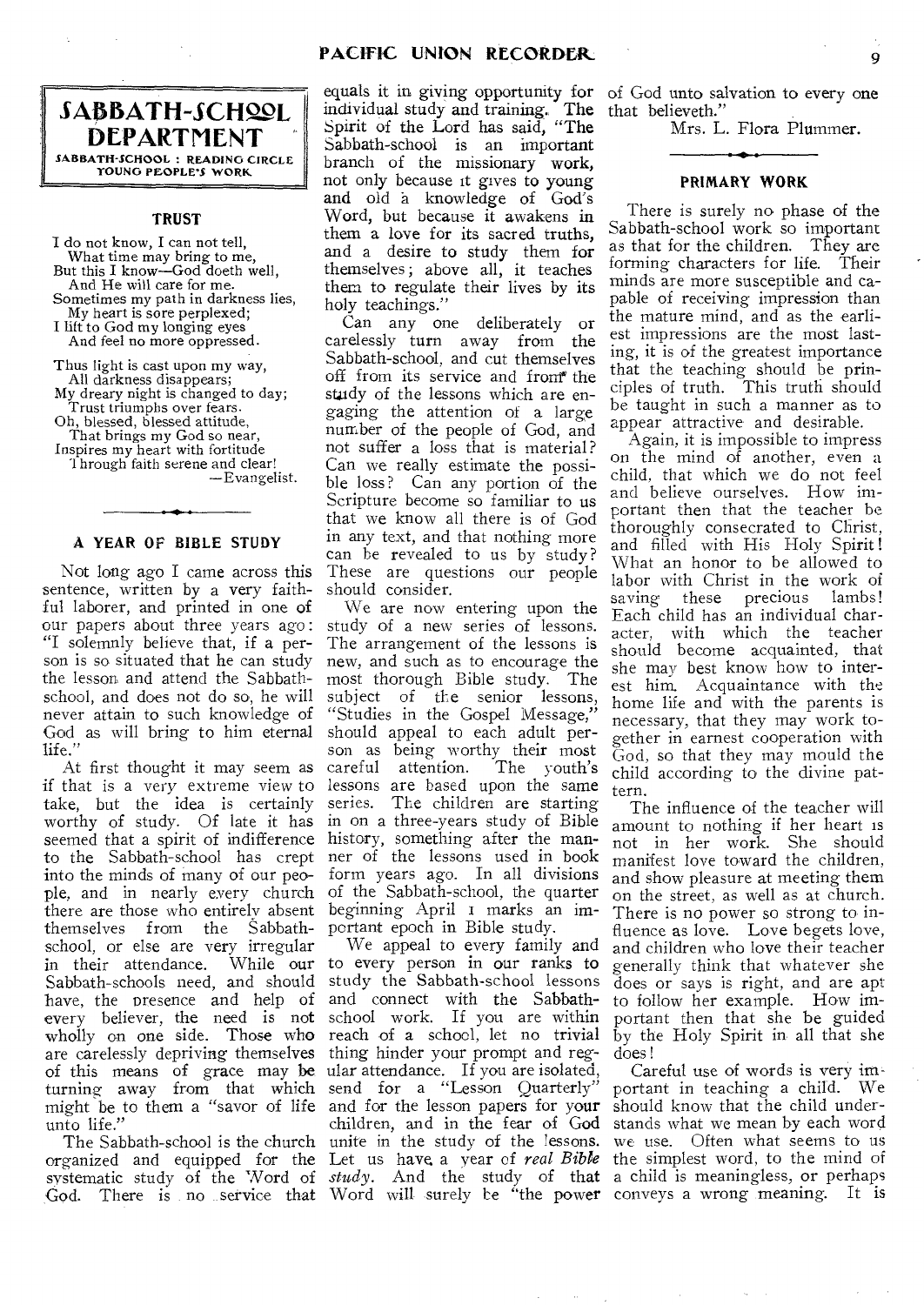what the word means to the child, that we should consider.

Let us consider the value of the method of object teaching for children.

i. It is the means of conveying to their minds a clear idea of something which they have never seen, by comparing it to something which they can see. There is no avenue to the mind so quick and certain as through the eye.

2. It is a means of interesting the child, and keeping his mind absorbed in the lesson. The blackboard or pencil and paper are also very helpful. Illustrations of any kind are good. Webster says "to illustrate" means to make clear or intelligible what is dark or obscure, by comment or comparison, or by pictures or drawings.

It is said that variety is the spice of life, and especially is this true with children. In their play, how soon do they tire of one game, and change to something else. So in teaching, the same method used continually will become monotonous, and soon fail to interest the pupil.

If a child knows the lesson, he enjoys answering all the questions that he can, and we find it comparatively easy to teach such a pupil. But often we find those who know<br>nothing of the lesson. Perhaps nothing of the lesson. the best way in such a case is to tell them the story of the lesson in as interesting a manner as possible, it being easier to hold their attention with our eyes fixed on them than when reading from a paper.

Let them sing often. Children become restless and uneasy by sitting still, and their minds begin to seek for something new. To stand and sing a lively song will young people on our list, who rest the mind and body. If some should take part in this work. of them can not sing the tunes correctly, urge them to open their Pacific Union Conference, one mouths, and make some kind of a thousand young men and women school workers. Other important sound. They all enjoy making a who are competent and qualified thoughts were brought out in the noise, and if they feel they are not to do something in this direction. discussion of the papers, arid at criticized in doing what they can If every one of these young peodo, they will be encouraged to try to learn. In the Sabbath-school which I attended when a little girl, this is easily possible,—this would Throughout the entire convention Prof. Frederick *Griggs* was the make a total of six thousand cop-there was a marked promptness chorister, and he always had the ies of the book. Just think of it! and earnestness manifested, and children gathered on the front What a help that would be! This many expressed themselves at the

not what the word means, but school, and made them feel that do more; surely they can expect the singing depended upon them. I have attended many Sabbathschools since, but have never seen one where the children all seemed to take such a lively interest, esthe life of the school.

> Let us work with more zeal in behalf of the children in the Sabbath-school, and, though we may not see any immediate result from our labors, God will attend to the result, if we do our part in sowing the seed. Paul says, "I have planted, Apollos watered; but God gave the increase."

Olive Jones.. La Grande, Oregon.

#### **TO THE YOUNG PEOPLE OF THE PACIFIC UNION CONFERENCE**

seats at the beginning of Sabbath-army of young people could easily dose as much pleased and bene- The providence of God is calling His people to put forth a united effort in giving the book "Christ's Object Lessons" to the world. They need the book. As a people, we need the experience of giving them, the book; and our educational institutions, to which the book has been dedicated, need the means with which to liquidate their indebtedness. I sincerely believe that the young people of the Pacific Coast have a part to act in this matter. There are a goodly number of young people's societies organized, and there are scores of other isolated youth who are not members of these organized societies. All these should unite in one grand effort to sell<br>"Christ's Object Lessons." In the "Christ's Object Lessons." Northern California Conference alone, we have over five hundred There are, undoubtedly, in the talks were rendered on subjects ple should dispose of six copies of "Christ's Object Lessons,"—and

to do nothing less.

pecially in the singing, which is cisco we are preparing—young I learned from Professor Cady that the young people at Healdsburg are taking hold of the work enthusiastically, and in San Franpeople and all—to take hold of the matter earnestly, and, as I thought last evening how we could better do our work here, the thought came forcibly to me, I must appeal to our young people to all take a hand in this matter. I would like to write a personal letter to every one, but this I can not do, so I gladly embrace the opportunity to address you through the "Recorder."

The trumpet call has sounded. The work is before us; now let all our young people rally around the banner of service. To lay hold of this present opportunity in the fear of God may mean an experience that will turn the tide of influence in the experience of some souls, and prove the means of making them successful workers in the cause of God.

Let the leaders of our young people's societies bring this matter up at their first meeting, and let there be united action all along the line. W. S. Sadler,

Supt. Young People's Work. 995 McAllister St., S. F., Cal.

#### **WOODBURN, ORE.. CONVENTION**

A most interesting convention was held at Woodburn, Oregon, March i6, by the Woodburn and Monitor schools combined. Two sessions were held, a morning and an afternoon, presided over by Eider R. D. Benham.

Several interesting papers and vital interest to Sabbaththe opening of the question-box. The program was varied by several spirited musical selections.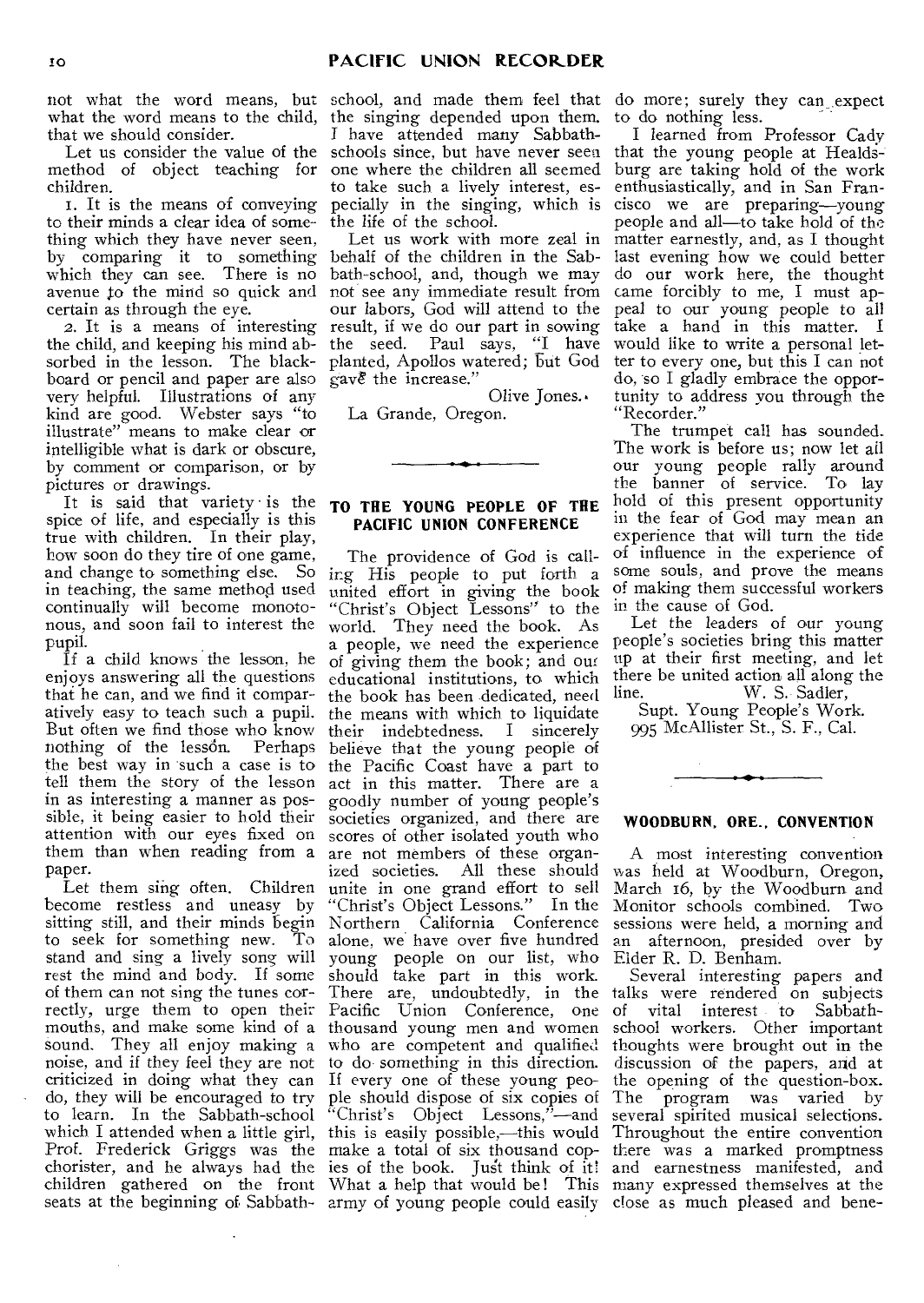fited, and desirous of holding another at' some future time. Edith Starbuck, State Secretary.

| THE FORWARD MOVEMENT                                                                                                                            |
|-------------------------------------------------------------------------------------------------------------------------------------------------|
| A Revival of the Study and Prachcal Application of the<br>Physical Side of Spiritual Truth in its Relation to the<br>Second Advent of Our Lord. |
| PREPARE YE THE WAY OF THE LORD."                                                                                                                |

#### **THE WATER OF LIFE**

There are things to be seen that these natural eyes of our body can not discern. With these eyes we can not see God, for they are physical, and spiritual things are spiritually discerned ; but we are to be spiritual now and here, before we receive spiritual bodies, and so are to be able to discern spiritual things. With our natural eyes we can see the springs of water coming from the rocks in the mountains, or gushing out of the earth in the plain, but when we use the reason that God has given us, we know that the earth is not the real source of that water. Whence does the water come that we see springing forth so pure and refreshing from the rock? The answer is given in the Bible, and, if we really thought, we should know it without being told. When the children were in the desert, and were famishing for water, God told Moses to smite the rock in Horeb, the dry place, and as he did so, water gushed forth and ran like a river. The rock itself had no water, but the Lord stood upon it, and the people "drank of that spiritual Rock that went with them; and that Rock was Christ." Cor. io :4, margin. He is the producer of all things. From everything water that we drink day by day comes from Him just as directly as does the river of water of life that John saw, and is in reality but the overflow from it. If we believe this simple truth, and know that we drink only of the river of life, we shall have new life day by day, and that daily life will be the life of heaven. Only lives.

We must consciously receive the

allow Him to direct it in His own way. Then will He see to it that our ways are right. But we must remember that the life has been perverted, and put to base uses, and that therefore it is necessary for us to be careful that we take the life in its purity, "fresh from the throne of glory."

was not room for all at one time food, we ought to be equally willto take the water just as it gushed forth, but all can come at one and the same time to the throne of grace, and all can take the life that is given before it is defiled by the curse. We can not afford to be indifferent in this matter. God gives His life to us by various means and under various forms, in food and drink, light and air, as well as by the Holy Spirit aside from any of these agencies ; and in taking these gifts of God we should be most solicitous to receive them directly from His hand. We must see that we get the life in the simplest and purest possible form, before it has been loaded with the curse. Our diligence and care in this respect will indicate and be the measure of our desire to receive the Holy Spirit, which seals us children of the everlasting Father. E. J. Waggoner.

#### **SECOND-HAND FOOD**

We naturally shrink from wear- not quite self-supporting. ing second-hand clothing, not so much because we consider it beneath our dignity to do so, but because we object to what is likely to accompany such clothing.

so can we live pure, Christian ucts, it will taint and contaminate class in sewing and dressmaking the best elements of society refuse to take this work. This is as it to patronize the second-hand clothing stores, they seem so perfectly willing to patronize the butcher- music, voice culture, and vocal shop, which is nothing less than a music are made more prominent second-hand food store. The con-this year than heretofore. tamination which accompanies the only the skin, but that which is obtained from the second-hand food lent grade of brooms ; a few stustore is taken inside the body itself; and just to the extent that it contains disease and waste prodthe entire body.

So long as it is possible for us

direct, clean grain preparations, luscious fruits, and nutritious nut products, why should we ever for a moment entertain the idea that they can be improved by first feeding them to an ox, to assist in building up the tissues of that animal?

In the case in the desert there fying the virtues of second-hand So long as we persist in magniing to laud the peculiar advantages and benfits to be derived from wearing second-hand clothes.

David Paulson.



#### **WALLA WALLA COLLEGE**

Walla Walla College is now closing its tenth year. The enrolment has reached 215 ; the actual attendance is at the present time about 140. During the middle of the year the attendance was about i6o. The attendance has been more steady than in previous years. The students came early and remained throughout the year. We have also a larger number in the home than usual; but while this is so, and while the attendance and tuition are more than that of previous years, still the college is

It is passing strange that, while nent. Every student is required We have introduced into the school this year a thoroughlygraded system of reading and spelling ; composition and rhetorical work are being made more promishould be. Voice culture as a class drill has been introduced; sacred

life of the Lord, and then we shall to secure from the lap of nature are not only bright and intelligent, second-hand clothing would infect ried forward. Our broom shop is A few industries have been carrunning and turning out an exceldents also have been learning the blacksmith's trade during the year; some are in the printing office ; a has been conducted during the year. Our students, as a rule,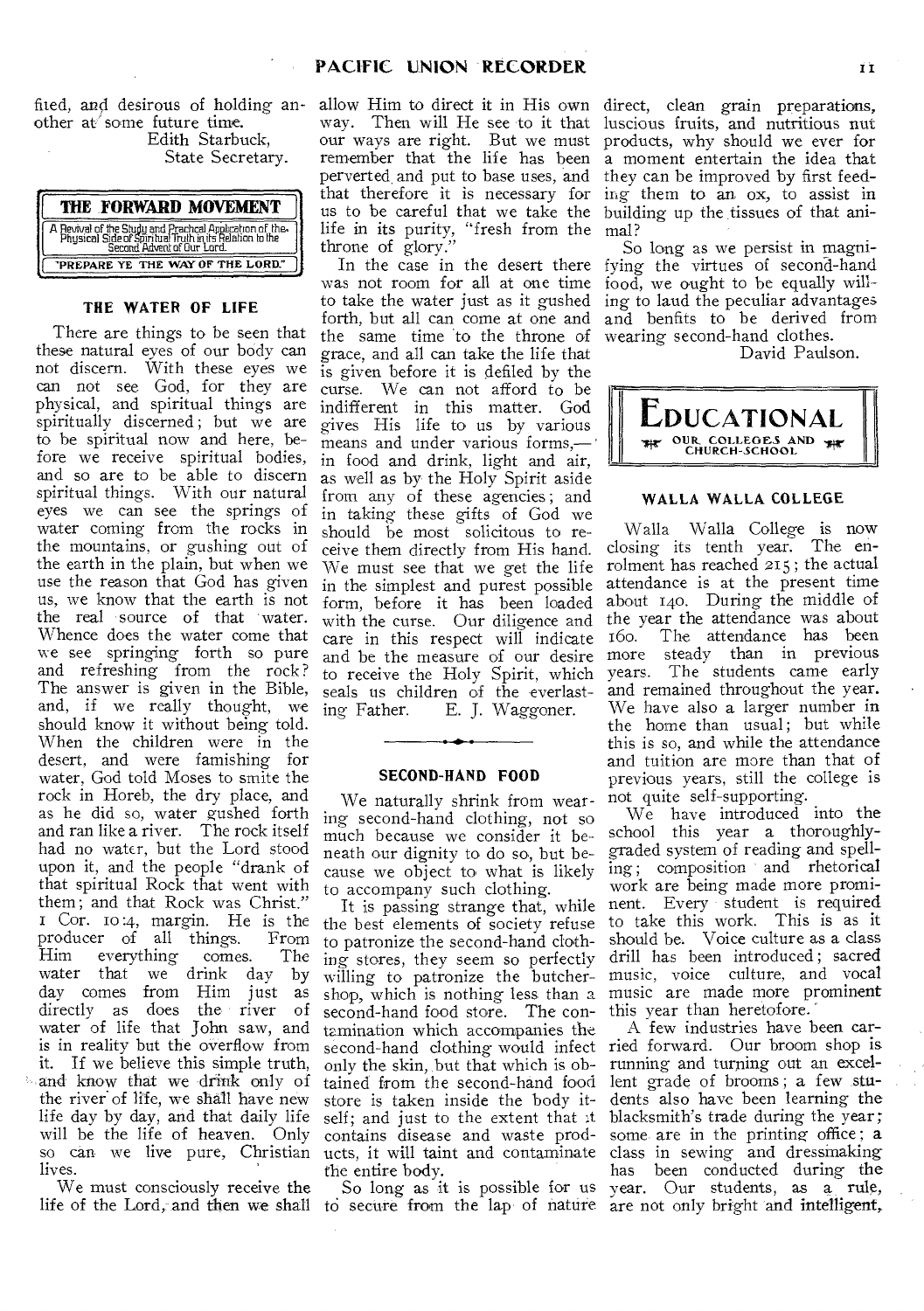but seem to be of a better class and are in school for a purpose. A good spirit pervades the school. A large majority of these young people are preparing for some branch of the work.

E. L. Stewart.

#### **PHOENIX, ARIZONA**

The school opened here October 7, with twelve in attendance. All the parents were of good courage, and most of them determined to make this year a success, despite the difficulties that seemed to hedge the way. They had come to realize that this is indeed a time when we ought to be working for our children as never before.

Some of the children come four and a half miles, while the nearest walk a mile. This seemed a cross to some of the children, when their schoolhouse was so much nearer, and they could not understand the difference.

Another of the difficulties was the purchase of new books. Most of the brethren are not in affluent circumstances, and to buy so many new books was quite a hardship. Then, too, we found that there are few books to be had that are what we can recommend as being fitted for the work. Again and again we have wished that a burden might be placed upon some of the brethren to prepare textbooks that the Lord would have His children study. However, as we have used the books that have been prepared, we have found much of the Lord's blessing upon the work. Especially has this been true in the nature and physiology classes. former had to be conducted on the lecture plan, using the blackboard and experiments to rivet the lessons.

Considering the difficulties, the attendance has been good, and the progress all that could be expected. While other studies have been attended to, the truth has not, been forgotten, and the spiritual condition of the school monthly donations. is improved very materially.

Nearly all of the children are selling the "Signs," some of them doing very well. One boy, who has shown no interest in such work heretofore, sold seven last Friday. Our attendance has not been confined to our own people, but eight have come from the public school, and some of them are making good progress spiritually as well as mentally.

While there are many things we hope to see' improved another year, we feel that there is cause for rejoicing at our present condition. Pray for this part of the<br>Lord's work. F. M. Owen. F. M. Owen.

#### **PROVO, UTAH**

The church-school at Provo, Utah, opened September 9, with an attendance of twenty-four, which has increased till we now have an enrolment of thirty-two.

All of the children show a good<br>terest in their work. They interest in their work. love their daily Bible studies, and ask to have the lessons continue longer each day:

The A grade are studying the seven trumpets of Revelation. The B grade study "Bell's Bible Lessons," No. 4, and will soon take No. 5. The C and D grades began with creation, following as an outline the lessons in "Gospel Primer" and "Bible Reader," from which they read. The "Bible Reader" is the best book for beginners that I have ever used. It is quite remarkable how fast the children learn and how well they remember. The Bible is indeed the best of educators.<br>The p

parents and church-The members who have no children show an earnest, helpful spirit that sends into the schoolroom each morning an influence for good that can be felt.

The school occupies a neat little schoolroom in the rear of the church building. It is well supplied with blackboards and seated with good desks.

The school is maintained by

Mrs. Fannie Johnson.

#### **UNION, OREGON.,**

Our little school in Union, Oregon, is progressing with success. The Lord has blessed us daily. Though there have not been more than thirteen enrolled at once, we have had a good interest.

The Union church has built a new schoolhouse. It has good blackboards and desks. On the whole, we are very comfortably situated.

Satan tries hard to hinder the work, but by the Lord's help we<br>are conquerors. The brethren are conquerors. and *sisters* have the school at heart ; they are doing all in their power to advance the work.

Ethel Morrison.

February i6.

#### **FRUITLAND, WASH.**

School opened here November II, with eight students. Since that time eight more have entered, making an enrolment of sixteen. Their ages range from seven to seventeen.

The parents are very much interested in the school, and cooperate with the teacher in training their children for the kingdom of heaven.

The larger students are studying in the book of Daniel, having completed the life of Paul. They seem to enjoy it very much.

The smaller ones are studying the sanctuary.

They are well-behaved children, and will some day, I trust, be workers in the Master's vine-<br>yard. Mabel Craker. Mabel Craker.

#### **SHELTON, WASH.**

We have nothing but victories to report. There is a marked improvement in the scholars, and we are persuaded that God is surely establishing them against the trials that are coming upon the world.

I love to mark the growth of grace and intellect in the school. I am persuaded that we as a people have been zealous for the stranger to the neglect of the children at our own fireside ; but a change has come. Here every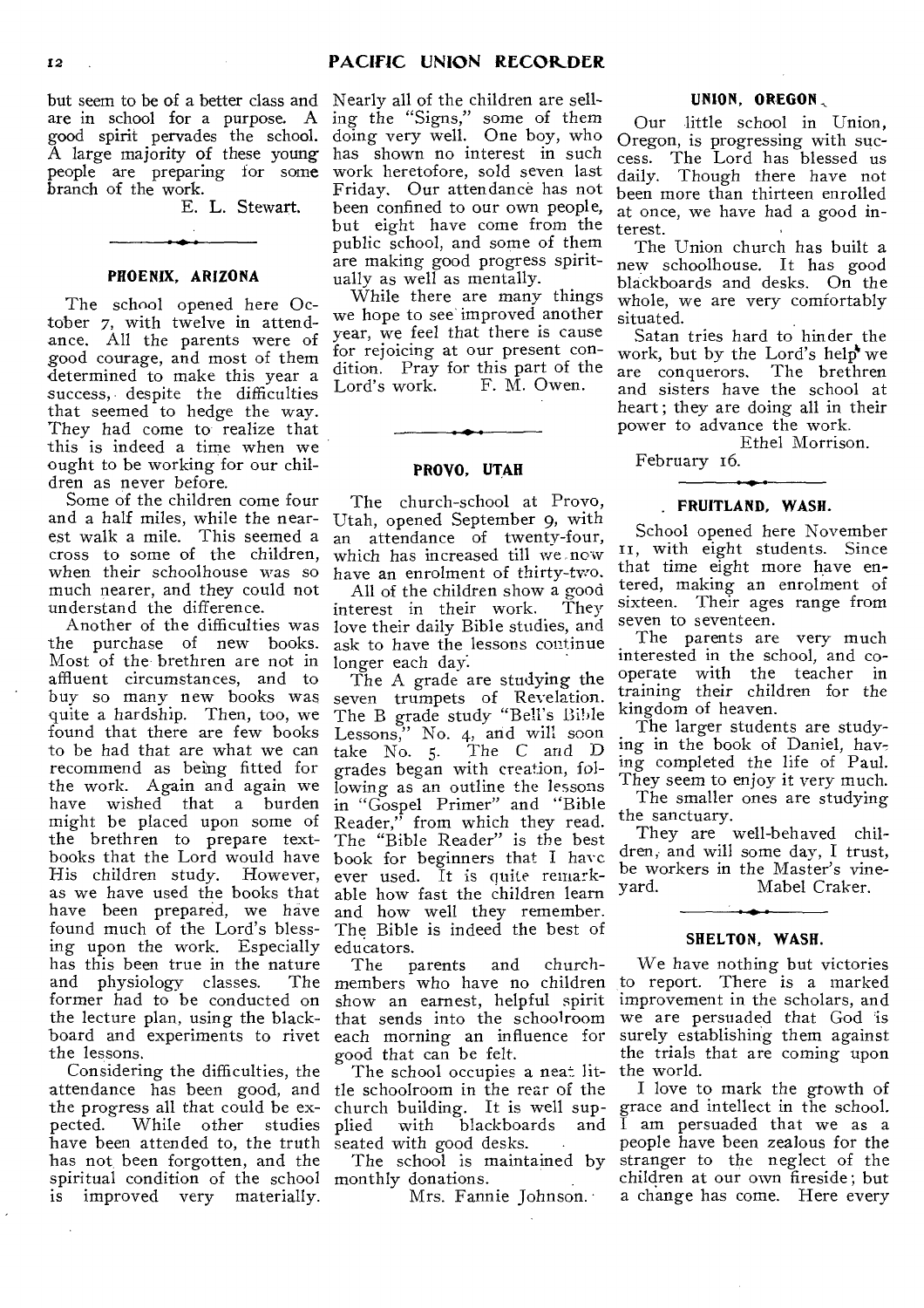child who is old enough to be a  $m = m$  of the church, except one, has joined or contemplates joining in the near future, and equipped as we would like. By all have a living experience that is worthy to be followed by the older ones. In our house-tohouse prayer-meeting last Friday be the instruments through evening ten children were pres-whom a greater Teacher can do ent, and all gave in their testi- the instructing. mony of love for their Saviour. Eight of the ten were under twelve years of age.

Geo. E. Squire.

Feb. 21, 1902.

#### **MISSOULA, MONTANA**

God is greatly blessing us here in our school work, and I believe all are grateful for the privilege of having one. We meet in the church, and have an enrolment of thirteen. The attendance is very good, notwithstanding the fact that some live from two to four miles away. Since engaging in this work, I can see as never before the advantages in having these schools, and that God will cooperate with our efforts. During the year the enemy has sought to bring in evil influences, but, thank God. he has been put to flight.

We use as readers a number of our denominational works, viz., "Life Sketches," "Christ's Object Lessons," and "The House We Live In."

The whole school unite in one Bible class. At present we are studying the subject of Christ's second coming, having it divided into different topics. Texts are memorized, and the children are doing well with this work.

Music also forms a part of our program. The Sabbath-school needed help in the singing, so each week the songs to be sung the following Sabbath are practised.

A great interest is taken in the missionary work, which we do each Wednesday. A small table and chairs are brought in, and for a short time in the afternoon the children are busy wrapping and addressing papers to be sent away.

 $\label{eq:2.1} \left\langle \mathcal{L}_{\mathcal{A}}\right\rangle =\left\langle \mathcal{L}_{\mathcal{A}}\right\rangle =\left\langle \mathcal{L}_{\mathcal{A}}\right\rangle =\left\langle \mathcal{L}_{\mathcal{A}}\right\rangle =\mathcal{L}_{\mathcal{A}}$ 

I have learned that one of these schools can be carried on even though it may not be as finely ali means let us keep up our schools; but, above all, we must not forget that we must simply

Mrs. Lottie D. Quinn.

#### **FRESNO, CAL.**

To the church of this place has been intrusted a goodly flock of youth and children. It is evident that the brethren early recognized the duty of the church toward these youth, for in its early history, when the splendid house of worship was erected, schoolrooms were provided in connection therewith. It was in these rooms that the Seventh-day Adventist Church of Fresno began her fifth year of churchschool work, on the 15th of October, 1901. It need not be stated that the church-school work is no experiment with the Fresno church.

It is evident from the attitude of all toward the school that its success lies very near every heart, and it is equally evident that in just such measure as the heart of the church is reaching out after the children, just in such measure are the hearts of the<br>children being turned to the being turned to the church.

Nevertheless, we are confident that there are advance steps to be taken in the work here, and that the school work is destined to be placed upon a surer, broader, more comprehensive<br>basis than at present. There basis than at present. has been no provision made for industrial work, and the school grounds are practically limited to the sidewalk and street surrounding the church building.

The enrolment thus far numbers sixty-two. We are in the midst of our fifth month of school work.

Katherine B. Hale, Agnes H. Bingham. 619 D Street, Fresno, Cal.

## MISSIONARY WORK.

To the Brethren and Sisters in the California Conference, Greeting—

The Lord has given us a great opportunity and called us to a great work. He has committed to, us a sacred trust, and has promised rich blessings to those who are true and loyal to the cause in this day of God's preparation.

The campaign for the sale of "Christ's Object Lessons," to pay our college debts, is now to be pushed forward till it is crowned with success, and we want you all to share in the labor, in the blessing, and in the song of jubilee that God's faithful people are soon to sing.

"Ask not to be excused, there's earnest

work to do, Stand ready to be used where God may station you."

The ministers are to share with the people in the labor, in the sacrifice, and in the blessing. They are to take their quota, six, and become responsible for them; and they are not to be paid for the time spent in disposing of them. They place themselves with the people in this grand work. They say, "Come," and not, "Go," to the battle.

There are a few suggestions that we desire to make to you, trusting they will be helpful in the work to which the Lord has called us:

I. Make a full surrender to God so He can use you in the work.

2. Pray earnestly for divine guidance and wisdom as you go forth to the battle.

3. Counsel together and plan how, when, and where you will work, so as to secure order and harmony, and avoid confusion.

4. Let the well and strong, and those who are financially able, unite to aid the sick, the infirm, and the non-resident members in disposing of their books; so that your full quota, as a church, may be disposed of at an early date. Let us learn and remember Rom. 15:1; read it now. These classes should do all they can in this good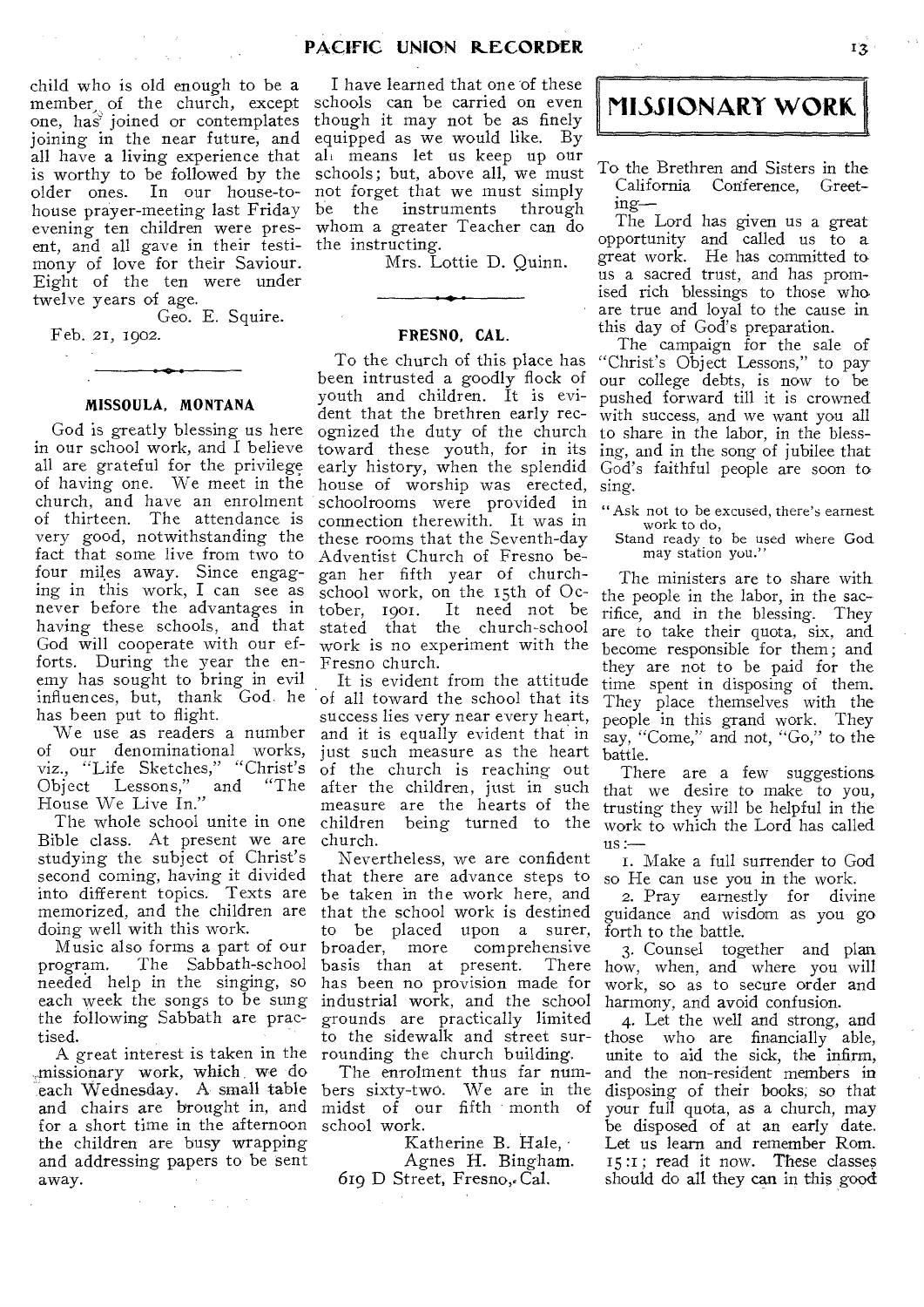ognize its responsibility in seeing that it is done, and not left undone.

5. Be not discouraged or daunted by difficulties. Faith in God and good courage will bring success and victory.

6. Let no discouraging word be spoken by any one. Let no discouraging report be brought from those who go out as spies, or from those who return from the field of battle. All should remember the unfaithful spies and the result of their report. The example of Caleb and Joshua should be remembered and followed. Read Hebrews 11, and remember that God is just as willing to respond to the faith and prayers of His people now as in olden time. Why not? M. H. Brown.

### **"CHRIST'S OBJECT LESSONS" AT HEALDSBURG COLLEGE**

At the late Pacific Union Conference it was decided to take up the work of selling "Christ's Object Lessons" at once. Accordingly, on my return to Healdsburg, this matter was brought before the school and church. There was a good response on the part of the teachers and pupils to take hold of this work in an earnest manner.

For about two weeks' time the teachers and students studied the book, and a portion of each day of the regular session was devoted to a careful study of the contents of the book and how- to present it to the people.

One hundred teachers and students handed in their names indicating their willingness to devote a week's time to the sale of the book.

The Healdsburg church have a very large membership, and desire to have the surrounding territory for the work of the church, and it was found to be necessary to have the teachers and students take territory away from the immediate vicinity of the college. Eighty-five teachers and students were distributed through the Sonoma Valley and San Francisco. The whole region of country from Mendocino City down through brethren and sisters will not be

work, but the church should rec-the Sonoma Valley, including the able to take hold of the work durtowns of Ukiah, Cloverdale, Santa Rosa, Petaluma, and San Rafael, was given to the students and teachers for a week's canvass. About thirty of the number were sent to San Francisco, on account of the lack of territory.

On Sunday morning these students and teachers started for their field of work, and a more happy and courageous lot of young people I have never seen. The remark was made that it was hoped that the students would come back with as much courage and enthusiasm as they went out. To-day is the last day of the week's canvass, and from the reports I have received, I believe that the students will return with more enthusiasm and joy in the heart than when they went to the work.

We can not at this writing state the results of the week's work, but we believe that they will be good, taking into consideration that a large majority of the students have never canvassed a day in their lives. Some of the students were very young, not being more than fifteen or sixteen years of age.

As the students studied the book and consecrated themselves to the work, a good spirit was brought into the school. We believe that this week's effort to do what the Lord has said should be done will mark a new era in the school work.

We are confident that the students will be able to dispose of their six books apiece, and we expect that they will become so interested in the selling of the book that they will desire to take up the work again during the summer months.

Next Sabbath, April 5, I shall go to St. Helena Sanitarium to help start the work in Napa Valley. Elder A. S. Kellogg has been appointed district leader for the Sonoma Valley, and will continue the work until the quota of this valley are sold. It is expected that J. S. Harmon will take charge of the work in Napa Valley. A special effort will be made, in which all the people of Napa Valley will be asked to begin April 14, and continue for one week.

It may be that some of our

ing this week, but they should arrange to take hold of the-Work at the earliest possible moment.

There is no question but what the Lord is moving upon the hearts of the people to do this neglected work now. It will take a good strong effort and faith in God to accomplish it, but the Lord will supply the strength and needed grace if we will but fully yield to Him.

In the next issue we hope to be able to publish the results of the week's canvass in the Sonoma Valley. Let our brethren and sisters in the California Conference come up to the help of the Lord against the mighty just now. With this work the Lord is testing His people; let no one fail to stand<br>the test. M. E. Cady. M. E. Cady.

#### **REPORT FROM THE FIELD**

The institute held at Newberg, Oregon, February 17-27, was of much benefit to those who attended. While the attendance was not large, those who did come were earnest, consecrated persons, who desired to do what they could in the Lord's vineyard. Each one studied hard, and made rapid advancement.

Some were hindered from starting to work as soon as they expected, on account of sickness. All that have commenced work are having good success, and they are exerting an influence that is causing others to take up the work. One young lady, Sister Marian Higley, took \$30 worth of orders the first seventeen hours she worked.. Sister Eliza Cole, one of our old canvassers, took \$6o worth of orders in seventeen hours. They are working in Vancouver, Wash., a short distance from Portland, Oregon.

The Union Conference meeting held in Portland was an excellent one, and much was done in behalf of the canvassing work. I expect to see the influence of that meeting go all over this district.

From Portland I went to Butte, Montana, to attend a meeting of<br>the Montana Conference. This the Montana Conference. meeting was one that will long be remembered by those who at-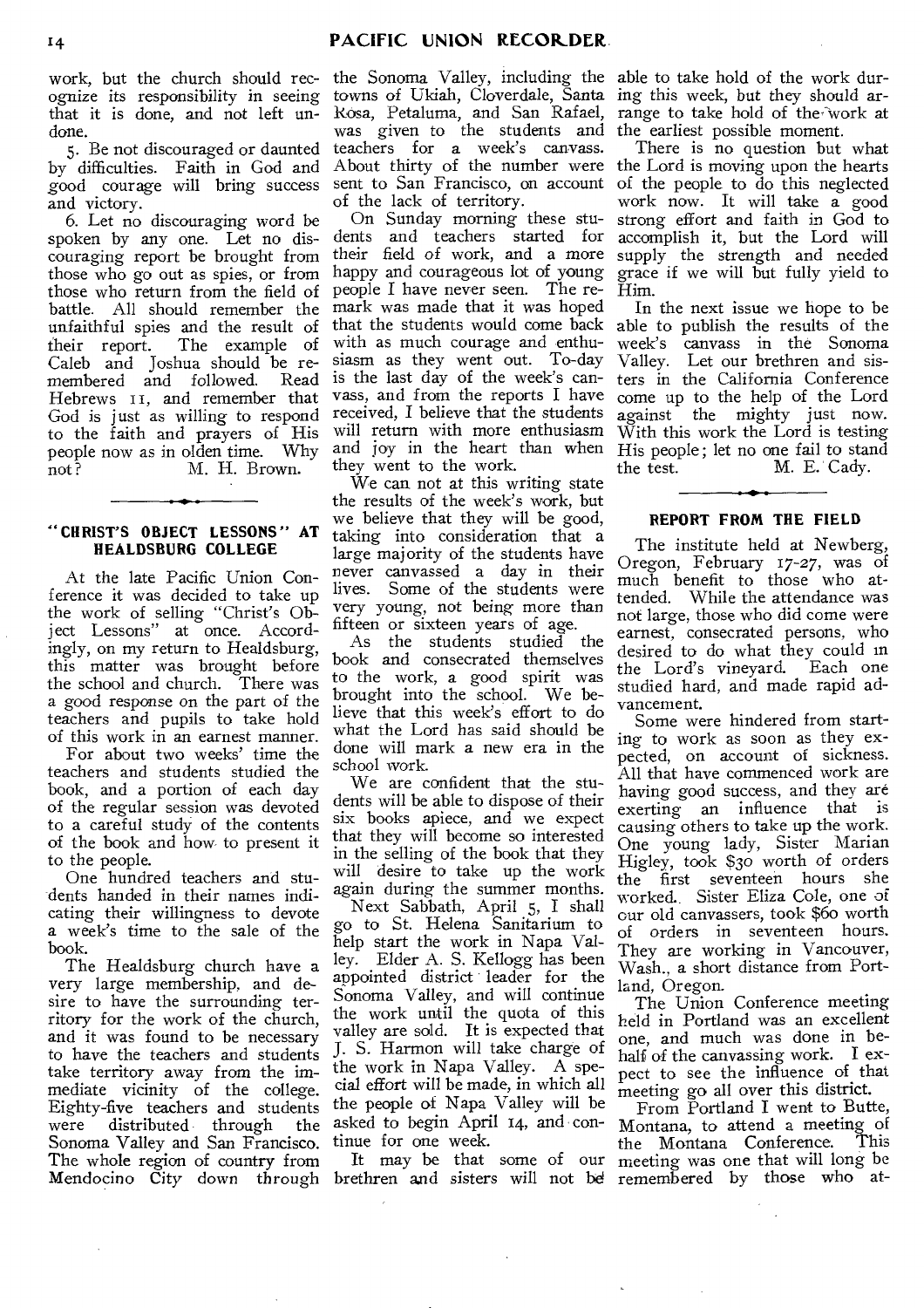tended. The Spirit of God was try it. Yesterday I met him on present<sub>s</sub> with its tender, melting the train, and he had sold twentyinfluence, and all was harmony and two books already, and was so enunion. A good interest was taken thused with the work that he was in the canvassing work, and nearly selling them on the train. It did all present took a drill in "Object me good to hear him talk about Lessons." Some will handle the the work, he was so deeply interlarge books, and I hope to see a ested in it. There is a blessing in good work done in that conference it, and let us get it during the year.

 $\sim$ 

I am now at Walla Walla College, ready to start in on a two Walla Walla, Wash., March 27. weeks' institute for the students. What the outcome will be I can not say, but there seemed to be quite an interest as I spoke to them in chapel this morning.

A good work was done by the Upper Columbia Conference last year, and we hope to see them do more this year.

work in British Columbia with courage and hope, and says he will soon have a number of canvassers at work there.

Elder Webster is hopeful of seeing a good work done in Arizona this year. The outlook for the work in the district is encouraging, and, if our people heed the message of "consecration to service" which is now being preached all over the land, a grand work in place there has been a hearty respreading the message of salvation will be done this year.

A grand and united move is being made in behalf of "Object Lessons," and, if all will take right hold and do their part, this work in this matter, we can not see why will be done in a very short space of time, and our schools will be freed from debt. Selling six books should not, in a short time, have is a very small job. No one should placed in the hands of the people get•scared over such a small thing. its quota of books (six books per You can take the whole six, and member), and the money be aptuck them under your arm, and plied on the school debt. then have a very small bundle. Just start right at it with a will, We are of good courage in the and you will have the job done Lord. much sooner than you expected.. At the Union Conference meeting in Portland, a member of the Walla Walla College Board was quite skeptical about the sale of "Object Lessons." He was sure he could not sell any, and proposed to give his check for even more than the number of books allotted to him and his family, and not attempt such an impossible task as to try to sell them. But he was persuaded to take some books and

S. C. Osborne,

Tray. Miss. P. U. C.

#### **WORK FOR "CHRIST'S OBJECT LESSONS"**

Elder Wilson takes hold of the this interest in the churches in the According to the plans for the special effort with "Christ's Object Lessons" in this conference, I left Portland March 14, to work up vicinity of Gray's Harbor, and some on Puget Sound. Have thus far visited Shelton, Elma, Montesano, and Aberdeen. The effort has been to so present this matter before our people that each member would see and assume his personal responsibility in this crisis that involves so much to us as a people. The Lord has greatly blessed the work done, and at each sponse to the Lord's call. Plans are being formulated for the concerted move forward set apart by this conference to begin April 14. With the promises God has made every church in the conference, and thus the conference itself,

> I go to Hoquiam this P. M. Sincerely,

F. M. Burg.

#### **PHOENIX, ARIZONA**

Dear "Recorder :" Having visited and canvassed all of the towns of any size in the territory, we returned to Phoenix, so as to be here at the general meeting held from March 28 to April 7.

time the Lord gave us orders amounting to \$73. Considering the drought which prevails in southern Arizona, we feel very thankful for this success.

 $\label{eq:2.1} \varphi_{\alpha\beta} = \varphi_{\alpha\beta} = \varphi_{\alpha\beta} = \varphi_{\alpha\beta} = \varphi_{\alpha\beta} = \varphi_{\alpha\beta}.$ 

There has not been enough rain this winter to bring up the grass. Many acres of fruit trees are dying, also large fields of alfalfa. Hundreds of acres once under cultivation have been abandoned because of a lack of water with which to irrigate. It now looks as though one or two more dry years would almost ruin the country, so<br>far as farming is concerned. This far as farming is concerned. outlook makes it hard to sell books to the farmers.

We are of good courage in the work, and expect to be found at our post until the Master comes to reward His servants.

Pray for the work in this field.

J. Ernest Bond, Frank S. Bond.

March 23, 1902.

#### **KEMMERER, WYOMING**

I am busy at work here now. Arrived here yesterday (Thursday) morning from Granger, Wyoming. I began work at once. The dear Lord gave me twenty-eight orders, of \$70 worth, yesterday, and to-day (Friday) I have taken seventeen or eighteen more. This makes 114 or 115 orders this week, or more than \$285 worth.

I can only exalt, extol, and praise the Lord for all. It is marvelous, when we seek God's face, and humble our souls before Him, and lean wholly on the everlasting arm, how He goes before, and opens up the way. To Him be all the honor and praise.

Walter Harper.

March 28, 1902.

#### **NOTES FOR THE "RECORDER"**

Since our return we have spent publications, as well as other pafour days canvassing in the coun-pers and magazines, mailing tracts, try surrounding Phoenix. In this pamphlets, etc. Each one is An active missionary society was recently organized among the workers at the Portland Sanitarium. Each helper is to contribute to the support of the work, and each one is to take an active part in selling "Christ's Object Lessons," taking orders for our health